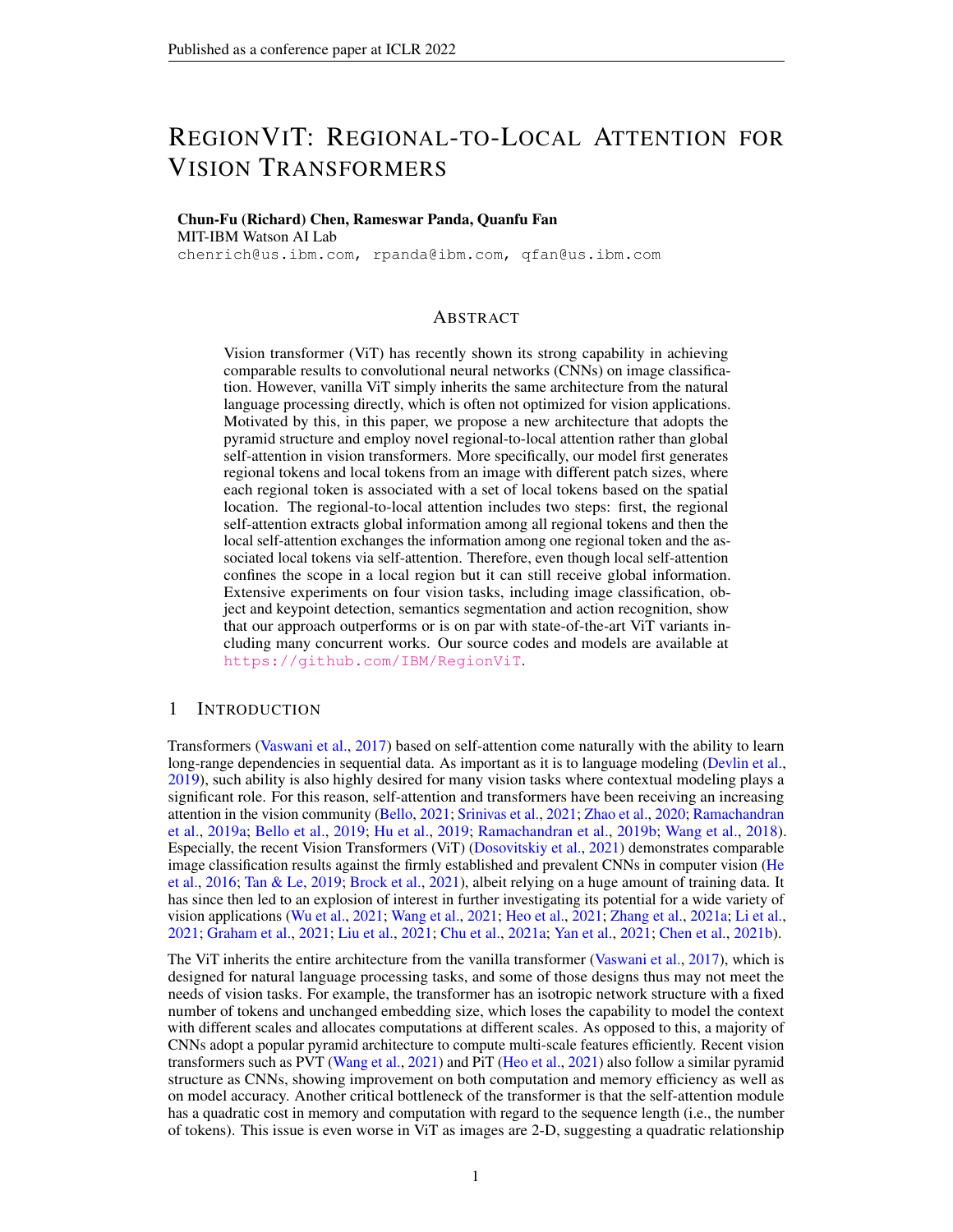between the number of tokens and image resolution. As a result, ViT indicates a quadruple complexity w.r.t image resolution. The highly compute- and memory-intensive self-attention makes it challenging to train vision transformer models at fine-grained patch sizes. It also significantly undermines the applications of these models to tasks such as object detection and semantic segmentation, which benefit from or require fine feature information computed from high-resolution images.

To address the aforementioned computational limitations of vision transformers, in this work, we develop a memoryfriendly and efficient self-attention method for transformer models to reach their promising potential for vision applications. We propose a novel coarse-to-fine mechanism to compute self-attention in a hierarchical way. Specifically, our approach first divides the input image into a group of non-overlapping patches of large size (e.g.,  $28 \times 28$ ), on which *regional tokens* are computed via linear projection. Similarly, *local tokens* are created for each region using a smaller patch size (e.g.,  $4 \times 4$ ). We then use a standard transformer to process regional and local tokens separately. To enable communication between the two types of tokens, we first perform self-attention on regional tokens (*regional attention*) and then jointly attend to the local tokens of each region including their associated regional token (*local attention*). By doing so, regional tokens pass global contextual information to local tokens efficiently while being able to effectively learn from local tokens themselves. For clarity, we represent this two-stage attention mechanism as *Regional-to-Local Attention*, or *R2L attention* for short (see Figure [1](#page-1-0) for an illustration). Since both regional and local attention involve much fewer tokens, our R2L attention requires substantially less memory than regular global self-attention used in vision transformers. For example, in our default setting, the memory saving using

<span id="page-1-0"></span>

Figure 1: Regional-to-Local Attention for Vision Transformers. (a) ViT uses a fixed patch size through the whole network, (b) PVT adopts a pyramid structure to gradually enlarge the patch size in the network. Both ViT and PVT uses all tokens in self-attention, which are computationaland memory-intensive. (c) Our proposed approach combines a pyramid structure with an efficient regional-to-local (R2L) attention mechanism to reduce computation and memory usage. Our approach divides the input image into two groups of tokens, regional tokens of large patch size (red) and local ones of small patch size (black). The two types of tokens communicate efficiently through R2L attention, which jointly attends to the local tokens in the same region and the associated regional token. Note that the numbers denote the patch sizes at each stage of a model.

R2L attention can be up to as much as 73%. We demonstrate the effectiveness of our approach on image classification and several downstream vision tasks including object detection and action recognition.

To summarize, our key contributions in this work are as follows:

- 1. We propose a new vision transformer (RegionViT) based on regional-to-local attention to learn both local and global features. Our proposed regional-to-local attention alleviates the overhead of standard global attention (too many tokens) and the weakness of pure local attention (no interaction between regions) used in existing vision transformers.
- 2. Our regional-to-local attention reduces the memory complexity significantly as compared to standard self-attention, leading to a savings in memory complexity by about  $\mathcal{O}(N/M^2)$ , where  $M$  is the window size of a region and N is the total number of tokens. This effectively allows us to train a more deep network for better performance while with comparable complexity.
- 3. Our models outperform or on par with several concurrent works on vision transformer that exploit pyramid structure for image classification. Experiments also demonstrate that our models work well on several downstream classification tasks, including object detection and action recognition.

# 2 RELATED WORK

CNNs with Attention. Attention has been widely used for enhancing the features in CNNs, e.g., SENet [\(Hu et al.,](#page-11-6) [2018\)](#page-11-6) and CBAM [\(Woo et al.,](#page-13-4) [2018\)](#page-13-4). Various methods have been proposed that combine self-attention with CNNs [\(Bello,](#page-10-1) [2021;](#page-10-1) [Srinivas et al.,](#page-12-1) [2021;](#page-12-1) [Zhao et al.,](#page-13-0) [2020;](#page-13-0) [Ramachandran](#page-12-2) [et al.,](#page-12-2) [2019a;](#page-12-2) [Bello et al.,](#page-10-2) [2019;](#page-10-2) [Hu et al.,](#page-11-0) [2019;](#page-11-0) [Ramachandran et al.,](#page-12-3) [2019b;](#page-12-3) [Wang et al.,](#page-12-4) [2018\)](#page-12-4). E.g., SAN [\(Zhao et al.,](#page-13-0) [2020\)](#page-13-0) and SASA [\(Ramachandran et al.,](#page-12-2) [2019a\)](#page-12-2) attempts to replace all convolutional layers with local self-attention network. While these works show promising results, their complexity is relatively high due to the self-attention. On the other hand, BoTNet [\(Srinivas et al.,](#page-12-1) [2021\)](#page-12-1) replaces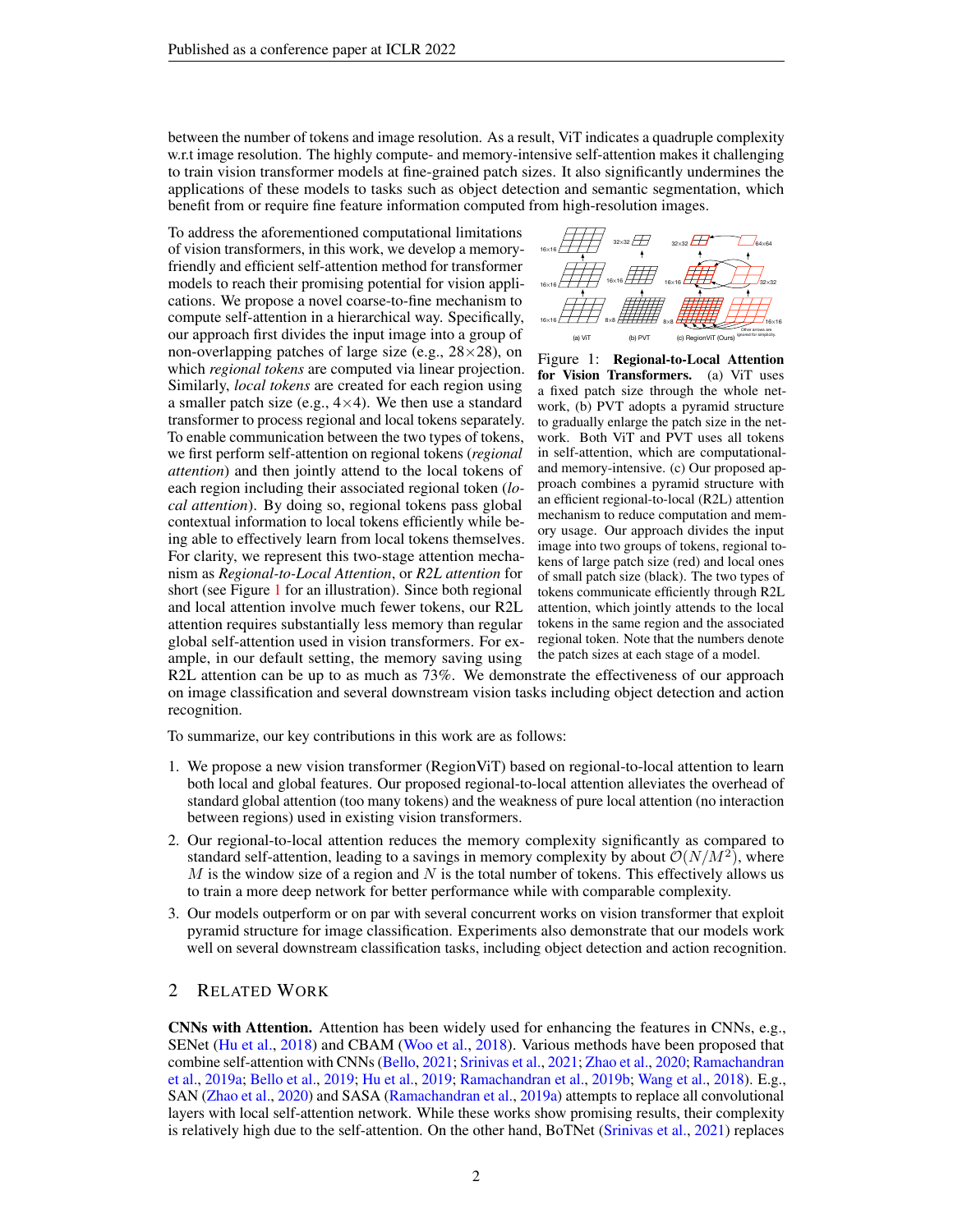| Methods                        | Structure | <b>Attention Types</b> | Windows of<br>Local Attention | Handling Non-overlapped<br>Regions | Global Tokens                |
|--------------------------------|-----------|------------------------|-------------------------------|------------------------------------|------------------------------|
| ViT (Dosovitskiy et al., 2021) | Isotropic | Global                 | N/A                           | N/A                                | N/A                          |
| PVT (Wang et al., 2021)        | Pyramid   | Global                 | N/A                           | N/A                                | N/A                          |
| Swin (Liu et al., 2021)        | Pyramid   | Local                  | Strictly Non-overlapped       | Shifting the window                | None                         |
| ViL $(Zhang et al., 2021a)$    | Pyramid   | $Local + Global$       | Overlapped                    | N/A <sup>1</sup>                   | One learnable token          |
| Twins (Chu et al., $2021a$ )   | Pvramid   | $Local + Global$       | Non-overlapped                | GА                                 | Subsampled from local tokens |
| RegionViT (Ours)               | Pyramid   | Local + Regional       | Non-overlapped                | Regional-to-local attention        | Regional tokens              |

<span id="page-2-0"></span>Table 1: Comparison to related works. Most works use non-overlapped windows to group tokens, and then propose the corresponding methods to assure the information exchange among regions.

GA: global attention. <sup>1</sup>: not applicable as ViL used overlapped windows.

few convolutional layers with a slightly-modified self-attention to balance computation and accuracy. LambdaNet work [\(Bello,](#page-10-1) [2021\)](#page-10-1) uses the approximated self-attention to reduce the overhead of selfattention and make the network efficient. Few works use attention approach to define the regional of interest for the fine-grained visual recognition [\(Zheng et al.,](#page-13-5) [2020;](#page-13-5) [Ding et al.,](#page-10-7) [2021;](#page-10-7) [Wharton et al.,](#page-12-7) [2021\)](#page-12-7). In contrast, our model utilizes regional-to-local attention to alleviate the workload of global self-attention by local attention while still keeping the global information via regional attention.

Vision Transformer. ViT [\(Dosovitskiy et al.,](#page-10-3) [2021\)](#page-10-3) has recently achieved comparable results to CNNs when using a huge amount of data, e.g., JFT300M [\(Sun et al.,](#page-12-8) [2017\)](#page-12-8). DeiT [\(Touvron](#page-12-9) [et al.,](#page-12-9) [2020;](#page-12-9) [Wightman,](#page-12-10) [2019\)](#page-12-10) subsequently proposes an efficient training scheme that allows vision transformer to work on par with CNNs while training only on ImageNet1K [\(Deng et al.,](#page-10-8) [2009\)](#page-10-8). Despite promising performance of ViT, the architecture is directly borrowed from natural language processing, which might not be suitable for vision applications. Motivated by this, two main line of research works have been developed to improve ViT. One is to enhance different components of the vision transformer [\(Yuan et al.,](#page-13-6) [2021;](#page-13-6) [Han et al.,](#page-11-7) [2021;](#page-11-7) [Touvron et al.,](#page-12-11) [2021;](#page-12-11) [Jiang et al.,](#page-11-8) [2021\)](#page-11-8) while still using isotropic structure (i.e., fixed token numbers and channel dimension) like ViT, e.g., while T2T-ViT [\(Yuan et al.,](#page-13-6) [2021\)](#page-13-6) introduces a Tokens-to-Token (T2T) transformation to encode local structure for each token, CrossViT propose a dual-path architecture, each with different scales, to learn multi-scale features [\(Chen et al.,](#page-10-9) [2021a\)](#page-10-9). CaiT [\(Touvron et al.,](#page-12-11) [2021\)](#page-12-11) proposes a layer-scalar to train a deeper network for better performance and LV-ViT [\(Jiang et al.,](#page-11-8) [2021\)](#page-11-8) modified how the model is trained when CutMix [\(Yun et al.,](#page-13-7) [2019\)](#page-13-7) augmentation is applied on ViT. Another parallel thread for improving vision transformer is in incorporating CNN-like pyramid structure into ViT [\(Wu et al.,](#page-13-1) [2021;](#page-13-1) [Wang et al.,](#page-12-6) [2021;](#page-12-6) [Heo et al.,](#page-11-2) [2021;](#page-11-2) [Zhang et al.,](#page-13-2) [2021a;](#page-13-2) [Li et al.,](#page-11-3) [2021;](#page-11-3) [Graham et al.,](#page-11-4) [2021;](#page-11-4) [Liu et al.,](#page-11-5) [2021;](#page-11-5) [Chu et al.,](#page-10-5) [2021a;](#page-10-5) [Yan et al.,](#page-13-3) [2021;](#page-13-3) [Chen et al.,](#page-10-6) [2021b\)](#page-10-6). PVT [\(Wang et al.,](#page-12-6) [2021\)](#page-12-6) and PiT [\(Heo et al.,](#page-11-2) [2021\)](#page-11-2) introduce the pyramid structure into ViT, which makes them more suitable for objection detection as it can provide multi-scale features. LocalViT [\(Li et al.,](#page-11-3) [2021\)](#page-11-3) and ConT [\(Yan](#page-13-3) [et al.,](#page-13-3) [2021\)](#page-13-3) mix convolutions with self-attention to encode locality information. Swin [\(Liu et al.,](#page-11-5) [2021\)](#page-11-5), ViL [\(Zhang et al.,](#page-13-2) [2021a\)](#page-13-2) and Twins [\(Chu et al.,](#page-10-5) [2021a\)](#page-10-5) limited the self-attention into a local region and then propose different methods to allow the interaction among each local region. Our model also utilizes pyramid structure and limits the self-attention in a local region; while we propose the regional-to-local attention to exchange the information among each region efficiently.

Difference from PVT, Swin, ViL and Twins. Table [1](#page-2-0) summarizes the difference between our proposed approach, RegionViT with the closely related works. PVT [\(Wang et al.,](#page-12-6) [2021\)](#page-12-6) uses pyramid structure but the scope of self-attention is still global. While ViL [\(Zhang et al.,](#page-13-2) [2021a\)](#page-13-2) limits self-attention into a local region, they adopt *overlapping* windows as convolutions to process all the tokens. On the other hand, Swin [\(Liu et al.,](#page-11-5) [2021\)](#page-11-5), Twins [\(Chu et al.,](#page-10-5) [2021a\)](#page-10-5) and ours adopt *non-overlapped* windows. While Swin shifts the position of windows alternatively in the consecutive transformer encoder to allow the interaction between regions, Twins subsamples local tokens as the global tokens, and then use the global tokens as the keys for self-attention to achieve the interaction between regions. By contrast, our proposed method utilizes a extra set of regional tokens with regional-to-local attention to perform self-attention on regional tokens only for the global information and then each regional token is sent to the associated local tokens to pass the global information. One major difference from others is that the local self-attention in our approach includes one extra regional token to exchange the global information with local tokens.

### 3 METHOD

Our method is built on top of a vision transformer, so we first present a brief background of ViT and then describe our method (RegionViT) on regional-to-local attention for vision transformers.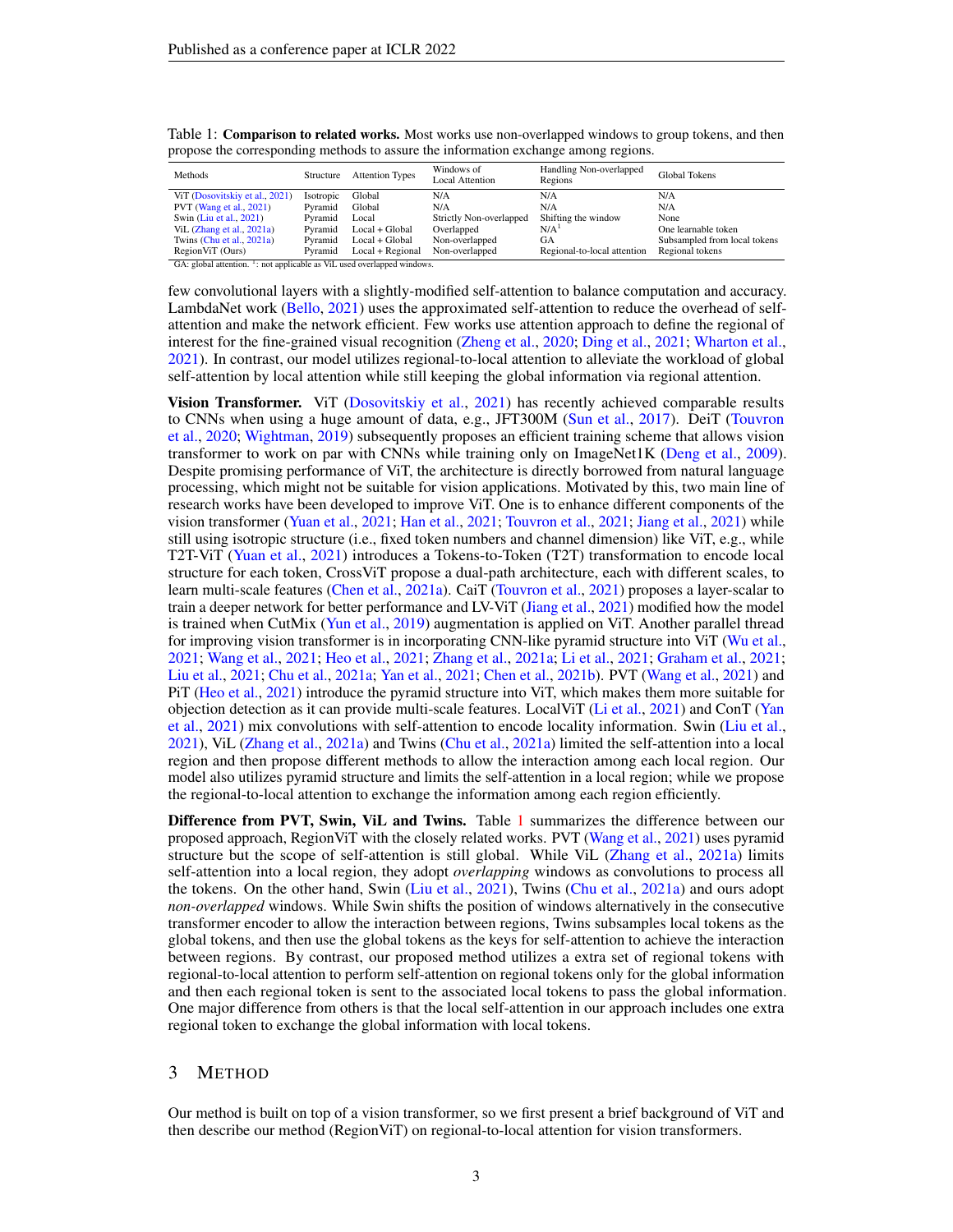<span id="page-3-0"></span>

Figure 2: Architecture of the proposed RegionViT. Two paths are in our proposed network, including regional tokens and local tokens, and their information is exchanged in the regional-to-local (R2L) transformer encoders. In the end, we average all *regional tokens* and use it for the classification. The tensor shape here is computed based on that regional tokens take a patch of  $28^2$  and local tokens take a patch of  $4^2$ .

Vision Transformer. As opposed to CNN-based approaches for image classification, ViT is a purely attention-based counterpart, borrowed from NLP. It consists of stacked transformer encoders, each of which contains a multihead self-attention (MSA) and a feed-forward network (FFN) with layer normalization and residual shortcut. To classify an image, ViT first splits it into patches of fixed size, e.g.  $16\times16$ , and then transforms them into tokens by linear projection. A class token is additionally prepended to the patch tokens to form the input sequence. Before the token are fed into transformer encoders, a learnable absolute positional embedding is added to each token to learn the position information. At the end of the network, the class token is used as the final feature representation for classification. Mathematically, ViT can be expressed as

$$
\mathbf{x}_0 = [\mathbf{x}_{cls} || \mathbf{x}_{patch}] + \mathbf{x}_{pos}
$$
  
\n
$$
\mathbf{y}_k = \mathbf{x}_{k-1} + \text{MSA}(\text{LN}(\mathbf{x}_{k-1})), \mathbf{x}_k = \mathbf{y}_k + \text{FFN}(\text{LN}(\mathbf{y}_k)),
$$
\n(1)

where  $\mathbf{x}_{cls} \in \mathbb{R}^{1 \times C}$  and  $\mathbf{x}_{patch} \in \mathbb{R}^{N \times C}$  are the class token and patch tokens respectively and  $\mathbf{x}_{pos} \in \mathbb{R}^{(1+N)\times C}$  is the position embedding, and [||] denotes the tensor concatenation. k, N and C are the layer index, the number of patch tokens and dimension of the embedding, respectively.

While the vanilla ViT is ideally capable of learning global interaction among all the patch tokens, the memory complexity of self-attention becomes high when there are many tokens as the complexity is quadratically linear to the length of the input sequence. Moreover, the use of isotropic structure limits the capability of extending the vanilla ViT model to many vision applications that require high-resolution details, e.g., object detection. To address these issues, we propose regional-to-local attention for vision transformer, RegionViT for short.

An Overview of Our Proposed Approach (RegionViT). Figure [2](#page-3-0) illustrates the architecture of the proposed vision transformer, which consists of two tokenization processes that convert an image into *regional* (upper path) and *local* tokens (lower path). Each tokenization is a convolution with different patch sizes, e.g., in Figure [2,](#page-3-0) the patch size of regional tokens is  $28<sup>2</sup>$  while  $4<sup>2</sup>$  is used for local tokens with dimensions projected to  $C$ , which means that one regional token covers  $7<sup>2</sup>$  local tokens based on the spatial locality, leading to the window size of a local region to  $7^2$ . At stage 1, two sets of tokens are passed through the proposed regional-to-local transformer encoders. However, for the later stages, to balance the computational load and to have feature maps at different resolutions, we deploy a downsampling process to halve the spatial resolution while doubling the channel dimension like CNN on both regional and local tokens before going to the next stage. Finally, at the end of the network, we average the remaining regional tokens as the final embedding for the classification while the detection uses all local tokens at each stage since it provides more fine-grained location information. By having the pyramid structure, the ViT can generate multi-scale features and hence it could be easily extended to more vision applications, e.g., object detection, rather than image classification only. We explain the main components of the regional-to-local transformer encoder in the next section.

Regional-to-Local Transformer Encoder. Figure [3](#page-4-0) shows the proposed regional-to-local (R2L) transformer encoder which includes R2L attention and feed-forward network (FFN). Specifically, within R2L attention, the regional self-attention (RSA) first involves all regional tokens to learn the global information efficiently as the number of regional tokens is few and then local self-attention (LSA) takes the local tokens with the associated regional token to learn local feature while the involved regional token could provide global information at the same time. Both RSA and LSA are multihead self-attention (MSA) but with different input tokens. Finally, the FFN is applied to enhance the features. We also add layer normalization (LN) and residual shortcuts as in standard transformer encoders. Mathematically, given the regional and local tokens,  $x_r^{d-1}$  and  $x_l^{d-1}$  as the inputs at layer d, the R2L transformer encoder can be expressed as: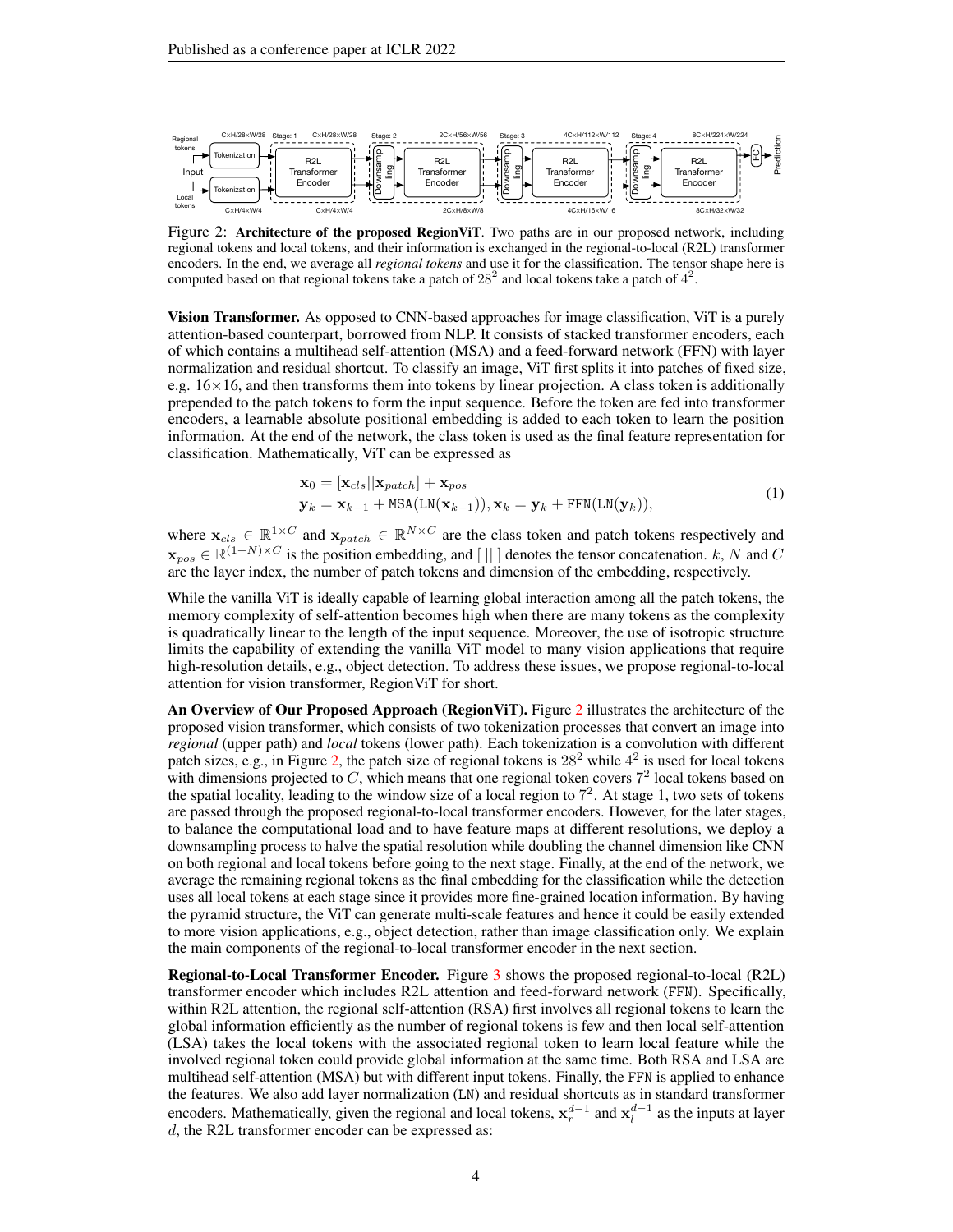$$
\mathbf{y}_{r}^{d} = \mathbf{x}_{r}^{d-1} + \text{RSA}(\text{LN}(\mathbf{x}_{r}^{d-1})), \ \mathbf{y}_{i,j}^{d} = [\mathbf{y}_{r_{i,j}}^{d} || \{\mathbf{x}_{l_{i,j,m,n}}^{d-1}\}_{m,n \in M}]
$$
\n
$$
\mathbf{z}_{i,j}^{d} = \mathbf{y}_{i,j}^{d} + \text{LSA}(\text{LN}(\mathbf{y}_{i,j}^{d})), \ \mathbf{x}_{i,j}^{d} = \mathbf{z}_{i,j}^{d} + \text{FFN}(\text{LN}(\mathbf{z}_{i,j}^{d}))
$$
\n(2)

where  $i, j$  are the spatial index with respect to regional tokens while  $m, n$  are the index of local token in the window size  $\tilde{M}^2$ . Note that the input of LSA,  $y_{i,j}^d$ , includes one regional token and corresponding local tokens, and thus, the information between local and regional tokens are exchanged; on the other hand, the outputs,  $x_r^d$  and  $x_l^d$ , can be extracted from  $x_{i,j}^d$  like the top-right equation.

The RSA exchanges information among all tokens, which covers the context of the whole image; while the LSA combines the features among the tokens belonging to the spatial region, including both regional and local tokens. Since the regions are divided by non-overlapped windows, the RSA is also designed to exchange the information among regions where the LSA takes one regional token and then combines with it the local tokens in the same region. In such a case, all local tokens are still capable of getting global information while being more focused on local neighbors. It is worth noting that the weights are shared be-

<span id="page-4-0"></span>

Figure 3: Illustration of Regional-to-Local (R2L) Transformer Encoder. All regional tokens are first passed through regional self-attention (RSA) to exchange the information among regions and then local self-attention (LSA) performs parallel self-attention where each takes one regional token and corresponding local tokens. After that, all the tokens are passed through the feed-forward network and split back to the regional and local tokens. RSA and LSA share the same weights.

tween RSA and LSA except for the layer normalization; therefore, the number of parameters won't increase significantly when compared to the standard transformer encoder. With these two attentions, the R2L can effectively and efficiently exchange information among all regional and local tokens. In particular, the self-attention on regional tokens aims to extract high-level information and act as a bridge to pass information of local tokens from one region to other regions. On the other hand, the R2L attention focus on local contextual information with one regional token.

Moreover, the R2L transformer encoder can further reduce the memory complexity significantly. The memory complexity of a self-attention is  $\mathcal{O}(N^2)$ , where N is the number of local tokens. When a region contains  $M$  local tokens, and there are  $N/M$  regions, the memory complexity is  $\mathcal{O}((M+1)^2 \times (N/M))$ ; while the complexity from the attention on regional tokens is  $\mathcal{O}((N/M)^2)$ . Hence, the overall complexity becomes  $\mathcal{O}((M+1)^2 \times (N/M) + (N/M)^2)$ . E.g., the main component of RegionViT is stage 3, where M is 49 and N is 196; therefore, the memory complexity saving is  $\sim$  73%. The saving of each model and each stage is varied based on the model configuration.

Relative Position Bias. The locality is an important clue for understanding visual content; therefore, instead of adding absolute position embedding used by the vanilla ViT, we introduce the relative position bias into the attention map of R2L attention since relative position between patches (or pixels) are more important than the absolution position as objects in the images can be placed in an arbitrary way [\(Ramachandran et al.,](#page-12-2) [2019a;](#page-12-2) [Liu et al.,](#page-11-5) [2021\)](#page-11-5). We only add this bias to the attention between local tokens and not the attention between regional tokens and local tokens. Specifically, for a given pair of local tokens at location,  $(x_m, y_m)$ ,  $(x_n, y_n)$ , the attention value a can be expressed as

$$
a_{(x_m, y_m), (x_n, y_n)} = \text{softmax}\left(q_{(x_m, y_m)} k_{(x_n, y_n)}^T + b_{(x_m - x_n, y_m - y_n)}\right),\tag{3}
$$

where  $b_{(x_m-x_n,y_m-y_n)}$  is taken from a learnable parameter  $B \in \mathbb{R}^{2M-1 \times 2M-1}$ , where M is the window size of a region. The first term  $q_{(x_m,y_m)}k_{(x_n,y_n)}^T$  is the attention value based on their content.

With relative position bias, our model does not require the absolute positional embedding as vanilla ViT since this relative position bias helps to encode the position information.

Downsampling. The spatial and channel dimension are changed along different stages of our network by simply applying  $3 \times 3$  depth-wise convolution with stride 2 for halving the resolution and doubling the channel dimension for both regional and local tokens (weights are shared) [\(Heo et al.,](#page-11-2) [2021\)](#page-11-2). We also test with regular convolutions but it does not improve the accuracy with increased complexity.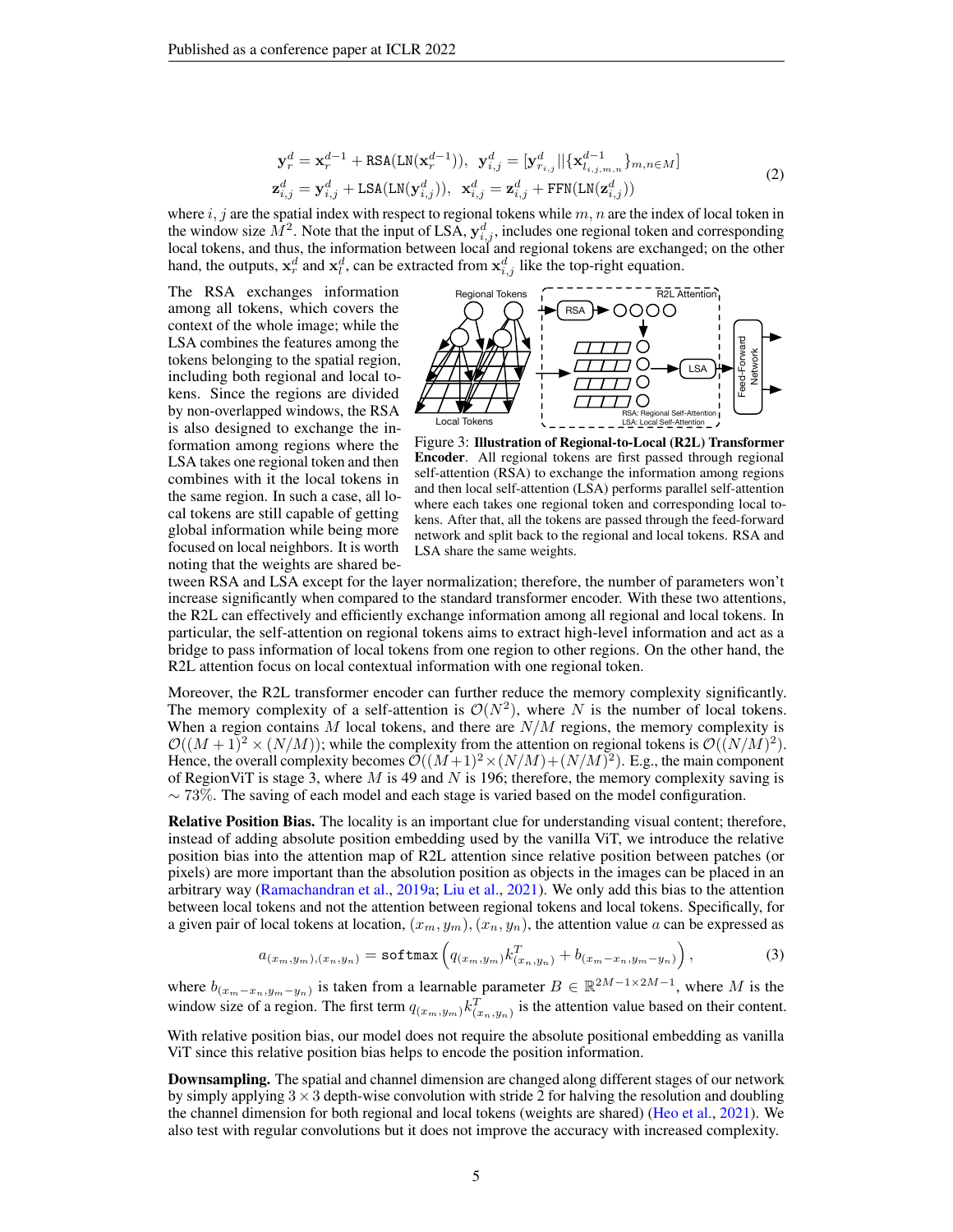| Model         |           | Tokenization | Window size $(M)$ | Dimension $(C)$         | # of Encoders     |
|---------------|-----------|--------------|-------------------|-------------------------|-------------------|
|               | Local     | Regional     |                   |                         | at each stage     |
| Region ViT-Ti | $3$ -conv | linear       |                   | ${64, 128, 256, 512}$   | $\{2, 2, 8, 2\}$  |
| Region ViT-S  | $3$ -conv | linear       |                   | ${96, 192, 384, 768}$   | $\{2, 2, 8, 2\}$  |
| RegionViT-M   | $1$ -conv | linear       |                   | ${96, 192, 384, 768}$   | $\{2, 2, 14, 2\}$ |
| Region ViT-B  | $1$ -conv | linear       |                   | ${128, 256, 512, 1024}$ | $\{2, 2, 14, 2\}$ |

<span id="page-5-0"></span>Table 2: Model architectures of RegionViT. For all networks, the dimension per head is 32 and the expanding ratio r in FFN is 4. The patch size of local tokens is always 4 while the patch size of regional tokens is  $4 \times M$ .

1-conv: Conv(out=C, k=8, s=4, p=3). 3-conv: Conv(out=C/4, k=3, s=2, p=1)  $\rightarrow$  Conv(out=C/2, k=3, s=2, p=1)  $\rightarrow$ Conv(out=C, k=3, s=1, p=1), where C is the channel dimension of the first block. LayerNorm and GeLU are added between Conv.

**Input Tokenization.** The tokenization for local tokens can be implemented by using a  $4\times4$  convolu-tion with channel size C and stride 4 (i.e. non-overlapped). However, as pointed out in T2T [\(Yuan](#page-13-6) [et al.,](#page-13-6) [2021\)](#page-13-6), CrossViT [\(Chen et al.,](#page-10-9) [2021a\)](#page-10-9), and PiT [\(Heo et al.,](#page-11-2) [2021\)](#page-11-2), using a stronger but still simple subnetwork for the tokenization could further improve the performance, especially for the smaller models. Thus, we adopt two input tokenizations in our model, one still contains only one convolutional layer and another one contains three convolutional layers (see Table [2](#page-5-0) for details).

Regional Tokens. We adopt a simple approach to generate regional tokens, that is, using linear projection with larger patch sizes in comparison to the patch size for the local tokens. E.g., as shown in Figure [2,](#page-3-0) the patch size for local tokens is  $4\times4$ , we simply use patch size  $28\times28$  to split the image and then project each patch linearly to generate regional tokens.

Table [2](#page-5-0) shows our RegionViT models with different configurations. By default, the window size is 7 while we also experiment with a larger window size (14), those models are annotated with  $+$ .

### 4 EXPERIMENTS

#### 4.1 IMAGE CLASSIFICATION

Datasets. We use ImageNet1K [\(Deng et al.,](#page-10-8) [2009\)](#page-10-8) (IN1K) and ImageNet21K [\(Deng et al.,](#page-10-8) [2009\)](#page-10-8) (IN21K) to validate our method. ImageNet1K contains 1.28 million training images and 50k validation images over 1k classes, and ImageNet21K is a large-scale dataset that consists of around 14 million images over 21,841 classes. We use all images for training and then finetune the model on ImageNet1K. Moreover, we also perform the transfer learning from ImageNet1K to five downstream datasets, including CIFAR10 [\(Krizhevsky et al.,](#page-11-9) [2009\)](#page-11-9), CIFAR100 [\(Krizhevsky et al.,](#page-11-9) [2009\)](#page-11-9), IIIPets [\(Parkhi et al.,](#page-12-12) [2012\)](#page-12-12), StandfordCars [\(Krause et al.,](#page-11-10) [2013\)](#page-11-10) and ChestXRay8 [\(Wang et al.,](#page-12-13) [2017\)](#page-12-13).

Training and Evaluation. We follow DeiT [\(Touvron et al.,](#page-12-9) [2020\)](#page-12-9) to train our models on IN1K except that we use batch size 4,096 with a base learning rate 0.004 and the warm-up epochs is 50. We adopt the AdamW [\(Loshchilov & Hutter,](#page-12-14) [2019\)](#page-12-14) optimizer with cosine learning rate scheduler [\(Loshchilov](#page-12-15) [& Hutter,](#page-12-15) [2017\)](#page-12-15). We apply Mixup [\(Zhang et al.,](#page-13-8) [2018\)](#page-13-8), CutMix [\(Yun et al.,](#page-13-7) [2019\)](#page-13-7), RandomErasing [\(Zhong et al.,](#page-13-9) [2020\)](#page-13-9), label smoothing [\(Szegedy et al.,](#page-12-16) [2016\)](#page-12-16), RandAugment [\(Cubuk et al.,](#page-10-10) [2020\)](#page-10-10) and instance repetition [\(Hoffer et al.,](#page-11-11) [2020\)](#page-11-11). During training, we random cropped a  $224 \times 224$  region and take a  $224 \times 224$  center crop after resizing the shorter side to 256 for evaluation. We used a similar setting for IN21K and transfer learning, and more details can be found in Section [A.1.](#page-14-0)

| Model                              | Params (M) | FLOPs(G) | Acc. $(\%)$ | Model                             | Params (M) | FLOPs(G) | Acc. $(\%)$ |
|------------------------------------|------------|----------|-------------|-----------------------------------|------------|----------|-------------|
| PiT-XS (Heo et al., 2021)          | 10.6       | 1.4      | 78.1        | ConT-M (Yan et al., $2021$ )      | 39.6       | 6.4      | 81.8        |
| ConT-S (Yan et al., 2021)          | 10.1       | 1.5      | 76.5        | Twins-PCPVT-B (Chu et al., 2021a) | 43.8       | 6.4      | 82.7        |
| PVT-T (Wang et al., 2021)          | 13.2       | 1.9      | 75.1        | PVT-M (Wang et al., 2021)         | 44.2       | 6.7      | 81.2        |
| ConViT-Ti+ (d'Ascoli et al., 2021) | 10.0       | 2.0      | 76.7        | CvT-21 (Wu et al., 2021)          | 32.0       | 7.1      | 82.5        |
| Twins-SVT-S (Chu et al., 2021a)    | 24.0       | 2.8      | 81.7        | Twins-SVT-B (Chu et al., 2021a)   | 56         | 8.3      | 83.2        |
| PiT-S (Heo et al., 2021)           | 23.5       | 2.9      | 80.9        | ViL-M $(Zhang et al., 2021a)$     | 39.7       | 8.7      | 83.3        |
| ConT-M (Yan et al., $2021$ )       | 19.2       | 3.1      | 80.2        | Swin-S (Liu et al., 2021)         | 50.0       | 8.7      | 83.0        |
| Twins-PCPVT-S (Chu et al., 2021a)  | 24.1       | 3.7      | 81.2        | PVT-L (Wang et al., 2021)         | 61.4       | 9.8      | 81.7        |
| PVT S (Wang et al., 2021)          | 24.5       | 3.8      | 79.8        | ConViT-S+ (d'Ascoli et al., 2021) | 48.0       | 10.0     | 82.2        |
| RegionViT-Ti                       | 13.8       | 2.4      | 80.4        | NesT-S (Zhang et al., 2021b)      | 38.0       | 10.4     | 83.3        |
| RegionViT-Ti+                      | 14.3       | 2.7      | 81.5        | RegionViT-M                       | 41.2       | 7.4      | 83.1        |
| DeiT-S (Touvron et al., 2020)      | 22.1       | 4.6      | 79.9        | RegionViT-M+                      | 42.0       | 7.9      | 83.4        |
| CvT-13 (Wu et al., 2021)           | 20.0       | 4.5      | 81.6        | DeiT-B (Touvron et al., 2020)     | 86.6       | 17.6     | 81.8        |
| Swin-T (Liu et al., 2021)          | 29.0       | 4.5      | 81.3        | PiT-B (Heo et al., 2021)          | 73.8       | 12.5     | 82.0        |
| LocalViT-S (Li et al., 2021)       | 22.4       | 4.6      | 80.8        | ViL-B $(Zhang et al., 2021a)$     | 55.7       | 13.4     | 83.2        |
| ViL-S $(Zhang et al., 2021a)$      | 24.6       | 4.9      | 82.0        | Twins-SVT-L (Chu et al., 2021a)   | 99.2       | 14.8     | 83.7        |
| Visformer-S (Chen et al., 2021b)   | 40.2       | 4.9      | 82.3        | Swin-B (Liu et al., 2021)         | 88.0       | 15.4     | 83.5        |
| ConViT-S (d'Ascoli et al., 2021)   | 27.0       | 5.4      | 81.3        | ConViT-B (d'Ascoli et al., 2021)  | 86.0       | 17.0     | 82.4        |
| NesT S (Zhang et al., 2021b)       | 17.0       | 5.8      | 81.5        | NesT-B (Zhang et al., 2021b)      | 68.0       | 17.9     | 83.8        |
| RegionViT-S                        | 30.6       | 5.3      | 82.6        | RegionViT-B                       | 72.7       | 13.0     | 83.2        |
| RegionViT-S+                       | 31.3       | 5.7      | 83.3        | RegionViT-B+                      | 73.8       | 13.6     | 83.8        |

<span id="page-5-1"></span>Table 3: Comparisons with recent pyramid-like structure-based ViT models on ImageNet1K. The bold numbers indicate the best number within each section.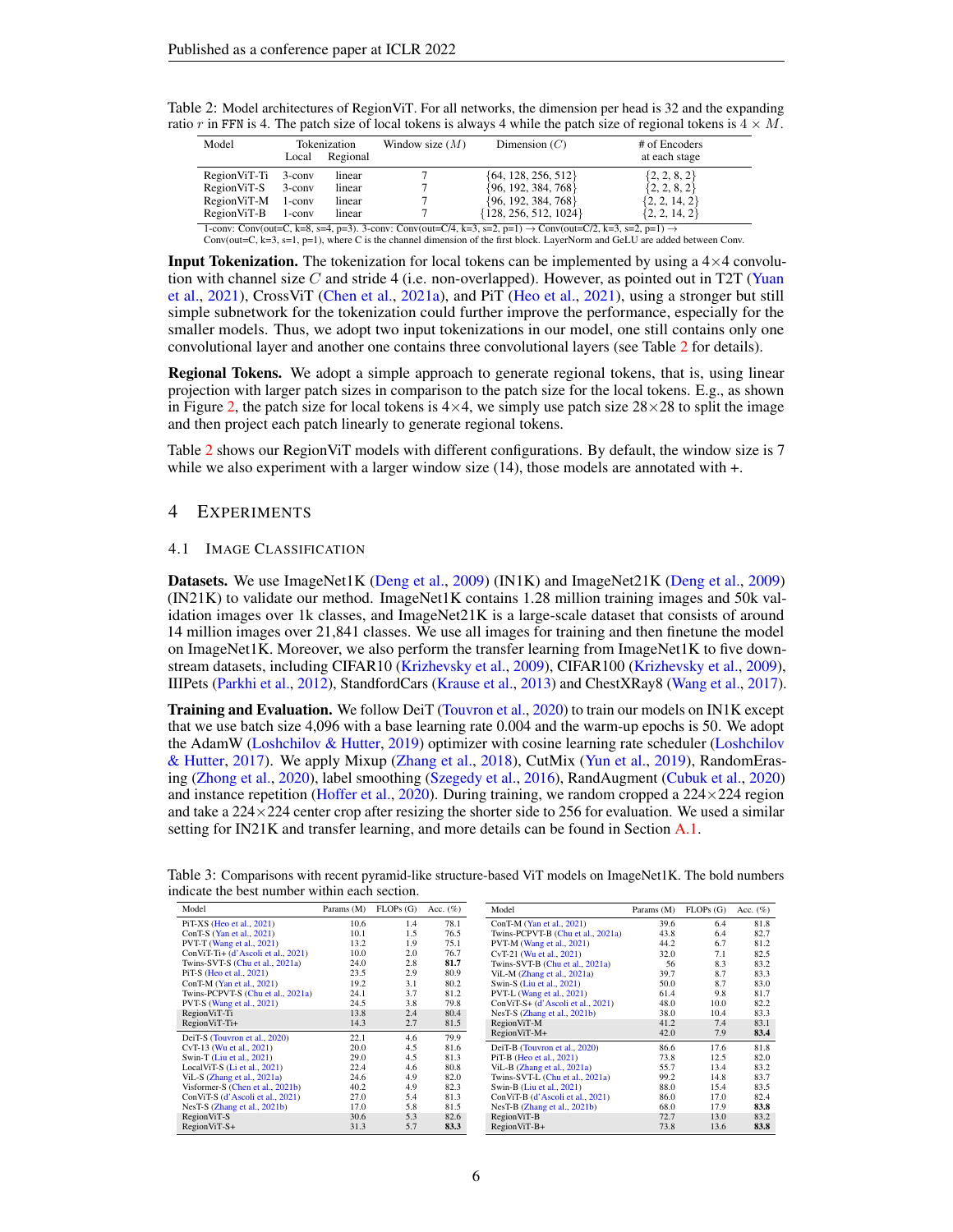<span id="page-6-0"></span>

|                | (a) IN1K results with IN21K. |          |              |              |                     |          |      | (b) Transfer learning on downstream tasks. |            |
|----------------|------------------------------|----------|--------------|--------------|---------------------|----------|------|--------------------------------------------|------------|
| Model          | Params (M)                   | FLOPs(G) | Acc. $(\% )$ |              | CIFAR <sub>10</sub> | CIFAR100 | Pet  | StanfordCars                               | ChestXRav8 |
| ViL-B          | 55.7                         | 43.7     | 86.0         | DeiT-S       | 99.1                | 90.9     | 94.9 | 91.5                                       | 55.4       |
| Swin-L         | 197.0                        | 103.9    | 87.3         | DeiT-B       | 99.1                | 90.8     | 94.4 | 91.7                                       | 55.8       |
| $CvT-W24$      | 277                          | 193.2    | 87.7         | Region ViT-S | 98.9                | 90.0     | 95.3 | 92.8                                       | 57.8       |
| $RegionViT-B+$ | 76.5                         | 42.6     | 86.5         | RegionViT-M  | 99.0                | 90.8     | 95.5 | 91.9                                       | 58.3       |

Table 4: Results on IN1K with IN21K and transfer learning.

<span id="page-6-1"></span>Table 5: Object detection performance on MS COCO val2017 with  $1 \times$  and  $3 \times$  schedule. The bold number indicates the best number within the section, and for MaskRCNN, both  $AP<sup>b</sup>$  and  $AP<sup>m</sup>$  are annotated.

|                                          | Params | <b>FLOPs</b> |           | RetineNet                | Params | <b>FLOPs</b>             |        |                 | <b>MaskRCNN</b>          |                          |
|------------------------------------------|--------|--------------|-----------|--------------------------|--------|--------------------------|--------|-----------------|--------------------------|--------------------------|
|                                          |        |              | $1\times$ | $3\times$                |        |                          |        | $1\times$       |                          | $3\times$                |
| <b>Backbone</b>                          | (M)    | (G)          | АP        | AP                       | (M)    | (G)                      | $AP^b$ | AP <sup>m</sup> | $AP^b$                   | AP <sup>m</sup>          |
| ResNet50                                 | 37.7   | 234          | 36.3      | 39.0                     | 44.2   | 260.0                    | 38.0   | 34.4            | 41.0                     | 37.1                     |
| ConT-M (Yan et al., 2021)                | 27.0   | 217.2        | 39.3      | -                        |        | -                        | 40.5   | 38.1            |                          |                          |
| PVT-S (Wang et al., 2021)                | 34.2   |              | 40.4      | 42.2                     | 44.1   | $\overline{\phantom{0}}$ | 40.4   | 37.8            | 43.0                     | 39.6                     |
| ViL-S (Zhang et al., 2021a)              | 35.7   | 252.2        | 41.6      | 42.9                     | 45.0   | 174.3                    | 41.8   | 38.5            | 43.4                     | 39.6                     |
| Swin-T (Liu et al., 2021)                | 38.5   | 245          | 41.5      | 43.9                     | 47.8   | 264                      | 42.2   | 39.1            | 46.0                     | 41.6                     |
| Twins-SVT-S (w/ PEG) (Chu et al., 2021a) | 34.3   | 209          | 43.0      | 45.6                     | 44.0   | 228                      | 43.5   | 40.3            | 46.8                     | 42.6                     |
| Region ViT-S                             | 40.8   | 192.6        | 42.2      | 45.8                     | 50.1   | 171.3                    | 42.5   | 39.5            | 46.3                     | 42.3                     |
| RegionViT-S+                             | 41.5   | 204.2        | 43.1      | 46.9                     | 50.9   | 182.9                    | 43.5   | 40.4            | 47.3                     | 43.4                     |
| RegionViT-S+ w/ PEG                      | 41.6   | 204.3        | 43.9      | 46.7                     | 50.9   | 183.0                    | 44.2   | 40.8            | 47.6                     | 43.4                     |
| ResNet101                                | 56.7   | 315          | 38.5      | 40.9                     | 63.2   | 336                      | 40.4   | 36.4            | 42.8                     | 38.5                     |
| $ResNeXt101-32x4d$                       | 56.4   | 319.1        | 39.9      | 41.4                     | 62.8   | 340                      | 41.9   | 37.5            | 44.0                     | 39.2                     |
| PVT-M (Wang et al., 2021)                | 53.9   |              | 41.9      | 43.2                     | 63.9   | $\overline{\phantom{0}}$ | 42.0   | 39.0            | 44.2                     | 40.5                     |
| ViL-M (Zhang et al., 2021a)              | 50.8   | 338.9        | 42.9      | 43.7                     | 60.1   | 261.1                    | 43.4   | 39.7            | 44.6                     | 40.7                     |
| Swin-S (Liu et al., 2021)                | 59.8   | 335          | 44.5      | 46.3                     | 69.1   | 354                      | 44.8   | 40.9            | 47.6                     | 42.8                     |
| Twins-SVT-B (w/ PEG) (Chu et al., 2021a) | 67.0   | 322          | 45.3      | 46.9                     | 76.3   | 340                      | 45.2   | 41.5            | 48.0                     | 43.0                     |
| Region ViT-B                             | 83.4   | 308.9        | 43.3      | 46.1                     | 92.2   | 287.9                    | 43.5   | 40.1            | 47.2                     | 43.0                     |
| RegionViT-B+                             | 84.4   | 328.1        | 44.2      | 46.9                     | 93.2   | 307.1                    | 44.5   | 41.0            | 48.1                     | 43.5                     |
| RegionViT-B+ w/ PEG                      | 84.5   | 328.2        | 44.6      | 46.9                     | 93.2   | 307.2                    | 45.4   | 41.6            | 48.3                     | 43.5                     |
| ResNeXt101-64x4d                         | 95.5   | 473          | 41.0      | $\qquad \qquad -$        | 101.9  | 493                      | 42.8   | 38.4            | $\qquad \qquad -$        | $\overline{\phantom{0}}$ |
| PVT-L (Wang et al., 2021)                | 71.1   | 345          | 42.6      | $\overline{\phantom{m}}$ | 81.0   | 364                      | 42.9   | 39.5            | $\overline{\phantom{0}}$ |                          |
| ViL-B (Zhang et al., 2021a)              | 66.7   | 443.0        | 44.3      | 44.7                     | 76.1   | 365.1                    | 45.1   | 41.0            | 45.7                     | 41.3                     |
| Swin-B (Liu et al., 2021)                | 98.4   | 477          | 44.7      | $\qquad \qquad -$        | 107.2  | 496                      | 45.5   | 41.3            | $\overline{\phantom{0}}$ |                          |
| Twins-SVT-L (w/ PEG) (Chu et al., 2021a) | 110.9  | 455          | 45.7      | $\qquad \qquad -$        | 119.7  | 474                      | 45.9   | 41.6            | $\qquad \qquad -$        |                          |
| RegionViT-B+ w/ PEG+                     | 84.5   | 506.4        | 46.1      | 48.2                     | 93.2   | 464.4                    | 46.3   | 42.4            | 49.2                     | 44.5                     |

The reported results of Swin are from Twins as the original paper does not include resutls with ImageNet1K weights. †: input resolution is 896<sup>×</sup>1344.

Results on ImageNet1K. Table [3](#page-5-1) shows the results on ImageNet1K where the methods listed all adopt CNN-like pyramid structure into the ViT and are all very recent and concurrent works. For the smaller models (Ti, S), RegionViT achieves a better trade-off between accuracy and complexity (parameters or FLOPs); on the other hand, for the larger models (M and B), it obtains better accuracy while having fewer FLOPs and parameters. The efficiency of RegionViT comes from the proposed R2L transformer encoder, and hence with such efficiency, it enables the network to be wide and deep for better accuracy with comparable complexity.

**Results on ImageNet21K.** Table [4a](#page-6-0) shows that our model achieves a good accuracy-efficiency tradeoff with ImageNet21K for pretraining. RegionViT-B+ only needs 25% parameters and FLOPs compared to CvT-W24 [\(Wu et al.,](#page-13-1) [2021\)](#page-13-1) and half parameters and FLOPs to Swin-L [\(Liu et al.,](#page-11-5) [2021\)](#page-11-5).

Results on Transfer Learning. Table [4b](#page-6-0) shows the transfer learning results with ImageNet1K pretrained weights. Our model outperforms DeiT [\(Touvron et al.,](#page-12-9) [2020\)](#page-12-9) by 2∼3% on ChestXRay8, which has a larger domain gap from ImageNet1K than other four datasets. We think this is because the hierarchical feature models could provide better generalization for the domain gap compared to DeiT which uses isotropic spatial resolution throughout the whole network.

### 4.2 OBJECT DETECTION AND SEMANTIC SEGMENTATION

Dataset. We use MS COCO 2017 to validate our models [\(Lin et al.,](#page-11-12) [2014\)](#page-11-12) on object detection. COCO 2017 dataset contains 118K images for training and 5K images for validation across 80 categories. We also test our model on keypoint detection and results are shown in Sec. [B.](#page-16-0) On the other hand, we validate our model with semantic segmentation on ADE20K [\(Zhou et al.,](#page-13-11) [2017\)](#page-13-11). The ADE20K dataset contains 20k images in the training set, 2k images for validation.

Training and Evaluation. For object detection, we adopt RetinaNet [\(Lin et al.,](#page-11-13) [2017\)](#page-11-13) and MaskR-CNN [\(He et al.,](#page-11-14) [2017\)](#page-11-14) as our detection framework. We simply replace the backbone with RegionViT, and then output the local tokens at each stages as multi-scale features for the detector. The regional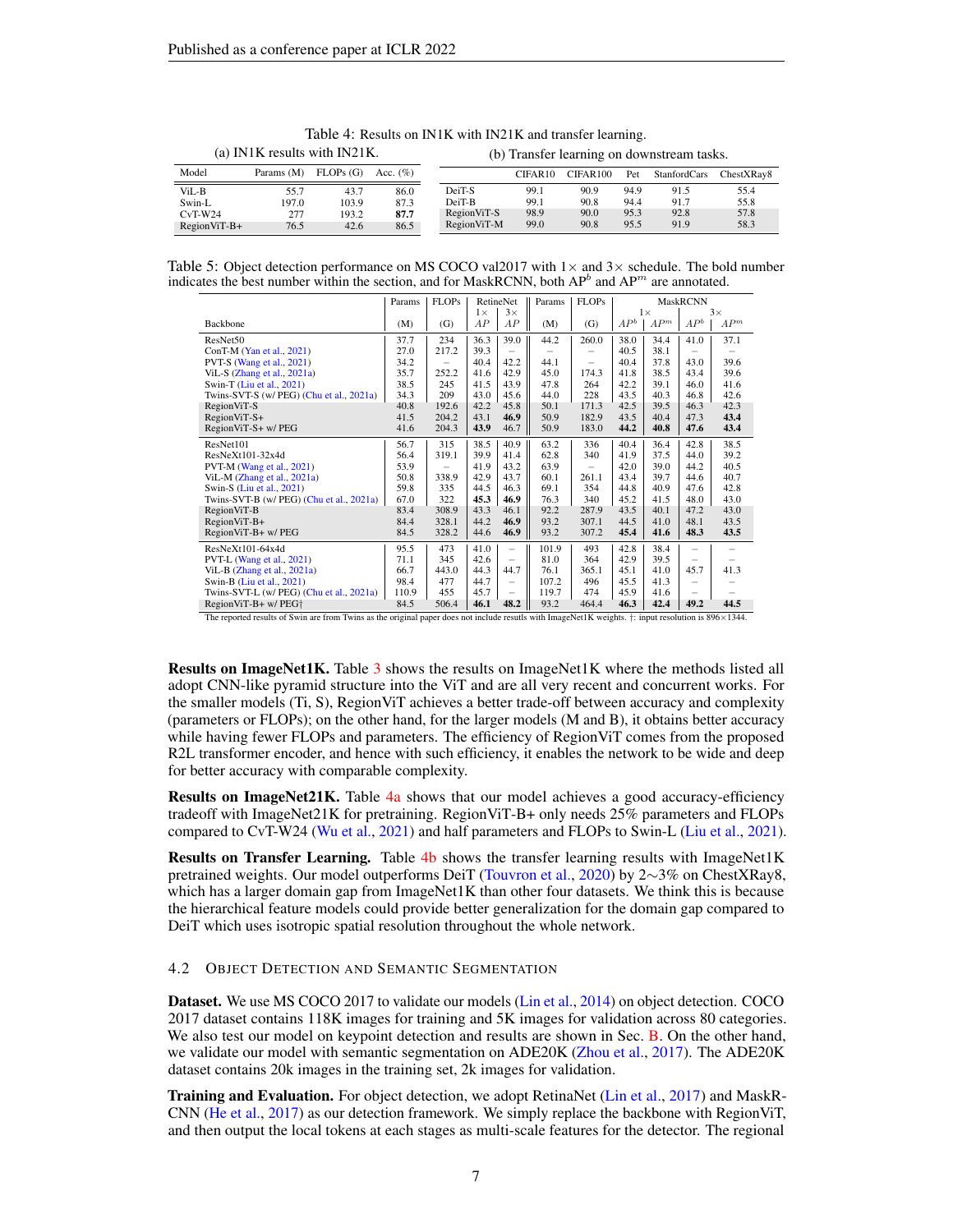tokens are not used in the detection. Before sending the features to the detector framework, we add new layer normalization layers to normalize the features. We use RegionViT-S and RegionViT-B as the backbone and the weights are initialized from ImageNet1K pretraining. The shorter side and longer side of the input image is resized to 672 and 1,120, respectively. We train our models based on the settings in  $1\times$  and  $3\times$  schedule in Detectron2 [\(Wu et al.,](#page-13-12) [2019\)](#page-13-12) for object detection. More training details could be found in [A.2.](#page-15-0) For semantic segmentation, we adopt Semantic FPN as the framework [\(Kirillov et al.,](#page-11-15) [2019\)](#page-11-15) and use RegionViT as the backbone. We initialize models with ImageNet1K weights, and mostly follow the training receipt in Twins' paper [\(Chu et al.,](#page-10-5) [2021a\)](#page-10-5). More training details can be found in Sec. [A.3.](#page-15-1)

Results on Object Detection. Table [5](#page-6-1) compares RegionViT with other methods. For the smaller models, RegionViT-S and RegionViT-S+ achieve similar accuracy while being moderately efficient in terms of FLOPs. We find that the position encoding generator (PEG) proposed by [\(Chu et al.,](#page-10-12) [2021b\)](#page-10-12) could help the detection accuracy substantially, so we also provide the results with PEG, which are also used in Twins [\(Chu et al.,](#page-10-5) [2021a\)](#page-10-5). For the middle size models with RetinaNet, RegionViT-B are slightly worse than Twins with  $1\times$  schedule; however, our model catches up the performance with  $3\times$  schedule. When comparing the large models under similar FLOPs (RegionViT-B+ w/ PEG $\dagger$ ), we further train our model with the similar resolution used by other works, and observe that our models outperform all others while being more parameter efficient (models marked with † in Table [5\)](#page-6-1).

Results on Semantic Segmentation. Table [6](#page-7-0) compares ours to Swin [\(Liu et al.,](#page-11-5) [2021\)](#page-11-5) and Twins. As PEG is useful for object detection, we show the results with PEG. Our models achieved significant improvement with similar FLOPs for both models. This suggests that the proposed R2L attention can effectively model global context.

<span id="page-7-0"></span>

|  |  |  |  | Table 6: Performance on semantic segmentation. |
|--|--|--|--|------------------------------------------------|
|--|--|--|--|------------------------------------------------|

| FLOPs(G) | Params (M) | mIoU $($ %)                |
|----------|------------|----------------------------|
| 46       | 31.9       | 41.5                       |
| 37       | 28.3       | 43.2                       |
| 37       | 35.7       | 45.3                       |
| 70       | 53.2       | 45.2                       |
| 67       | 60.4       | 45.3                       |
| 67       | 78.3       | 47.5                       |
|          | $\cdot$    | $\sim$ $-$<br>$\mathbf{H}$ |

∗ mbers are cited from the reproduced results of Twins' paper.

### 4.3 ACTION RECOGNITION

Datasets and Setup. We validate our approach on Kinetics400 (K400) [\(Kay et al.,](#page-11-16) [2017\)](#page-11-16) and Something-Something V2 (SSV2) [\(Goyal et al.,](#page-10-13) [2017\)](#page-10-13). We adopt the divided-space-time attention in TimeSformer [\(Bertasius et al.,](#page-10-14) [2021\)](#page-10-14) as the temporal modeling to perform action recognition experiments. More details could be found in Sec. [A.4.](#page-15-2)

Results. Table [7](#page-7-1) shows that with RegionViT as the backbone, the model can be much more efficient with competitive accuracy to TimeSformer, which uses vanilla ViT as the backbone. RegionViT-M could reduce more than 50% FLOPs and parameters than the TimeS-

<span id="page-7-1"></span>

|       |  | Table 7: Performance on action recognition.       |  |
|-------|--|---------------------------------------------------|--|
| Model |  | FLOPs* (G) Params (M) K400 Acc. (%) SSV2 Acc. (%) |  |

| TimeSformer    | 197  | 121.4 | 75.8 | 59.5 |
|----------------|------|-------|------|------|
| x TimeSformer† | 197  | 121.4 | 77.1 | 59.2 |
| RegionViT-S    | 59.4 | 42.9  | 76.6 | 59.7 |
| RegionViT-M    | 83.1 | 57.5  | 77.6 | 59.8 |

∗ : FLOPs of single crop, †: retrained with the same setting.

former. This not only shows the importance of spatial modeling in action recognition but also validates that our proposed model can also be extended for efficient action recognition.

#### 4.4 ABLATION STUDY

We perform the following experiments to verify the effectiveness of different components in Region-ViT. All experiments are conducted based on RegionViT-S.

Regional Tokens. Table [8](#page-7-2) shows the results with and without regional tokens on three tasks, and Table [A5](#page-17-0) includes FLOPs and parameters comparison. For image classification, the regional tokens provide around 0.4% improvement with negligible overhead in both compu-

<span id="page-7-2"></span>

| Table 8: Ablation on regional tokens. |      |                                     |                    |                    |  |  |  |
|---------------------------------------|------|-------------------------------------|--------------------|--------------------|--|--|--|
| Dataset                               | IN1K | MS COCO                             |                    | ADE20K             |  |  |  |
| Regional                              | Acc. | MaskRCNN RetinaNet                  |                    | <b>SemanticFPN</b> |  |  |  |
| <b>Tokens</b>                         |      | (AP <sup>b</sup> /AP <sup>m</sup> ) | (AP <sup>b</sup> ) | (mIoU)             |  |  |  |
| N                                     | 82.2 | 40.5/37.8                           | 40.7               | 42.3               |  |  |  |
| v                                     | 82.6 | 42.5/39.5                           | 42.2               | 437                |  |  |  |

tations (6%) and parameters (0.7%). On the other hand, the regional tokens clearly improve the performance of object detection and semantic segmentation with negligible overhead  $\langle 2\% \rangle$  on both FLOPs and parameters). This is because dense prediction tasks require more multi-scale features with global contextual information (provided by the regional tokens) than image classification.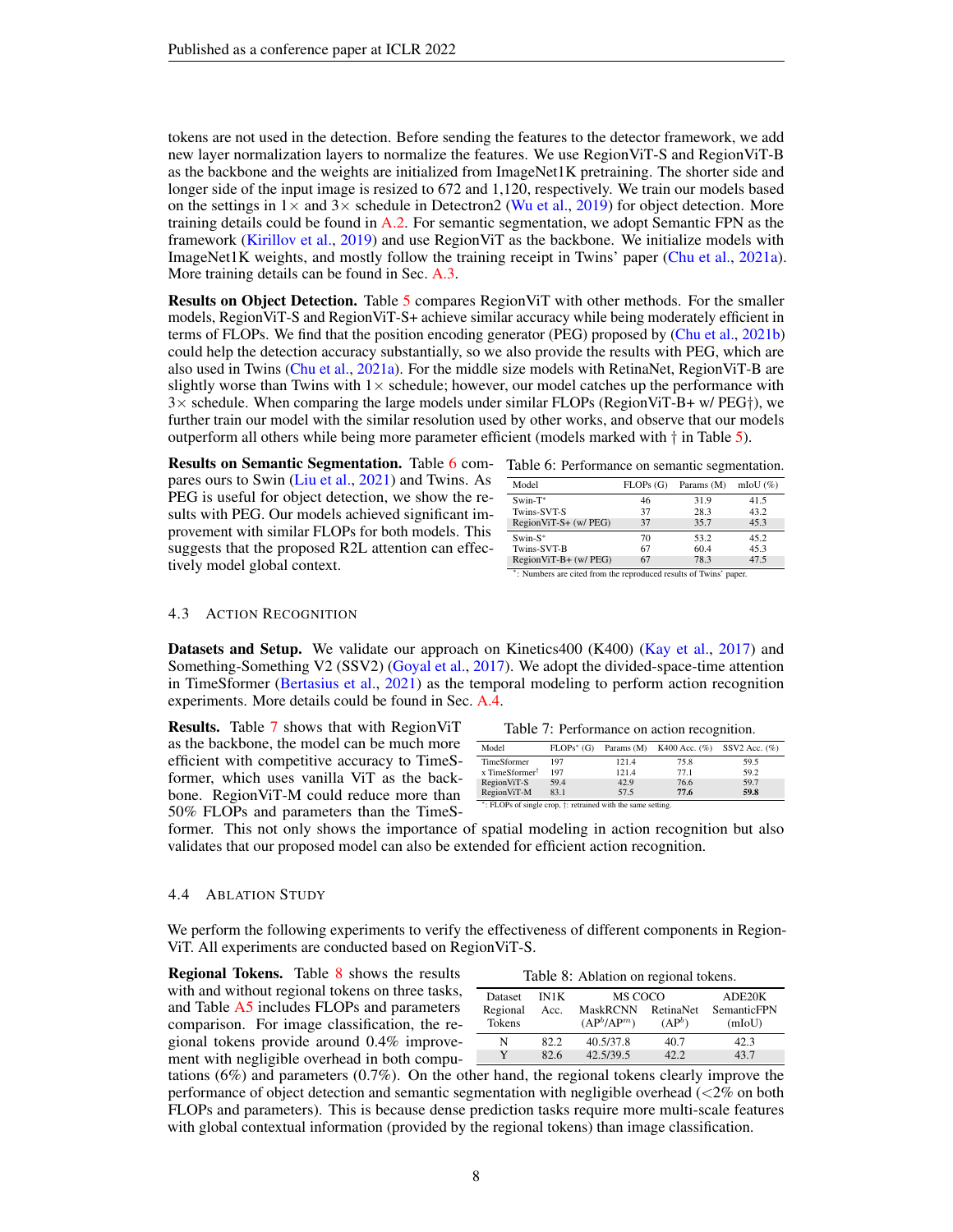Downsampling. Table [9](#page-8-0) shows different approaches for downsampling the patches.  $3\times3$ kernel size achieves better results than  $2\times 2$  convolution, because the kernel is non-overlapped with  $2\times 2$  convolution, which limits the interac-

<span id="page-8-0"></span>

| Table 9: Different downsampling approaches. |  |
|---------------------------------------------|--|
|---------------------------------------------|--|

| Downsampling                | Params |     | FLOPs $(G)$ IN1K Acc. $(\%)$ |
|-----------------------------|--------|-----|------------------------------|
| $2\times2$ convolution      | 32.1   | 5.5 | 82.3                         |
| $3\times3$ convolution      | 34.1   | 5.7 | 82.5                         |
| $3\times3$ depth-wise conv. | 30.6   | 5.3 | 82.6                         |

tion among local tokens. Moreover, using regular convolution does not improve the performance but increases computations and parameters. Thus, we use  $3\times3$  depthwise convolution for downsampling.

Weight sharing between RSA and LSA as well as downsampling. Table [10](#page-8-1) shows the results with and without weight sharing. As seen from the table, using separated weights for RSA and LSA only slightly improves the accuracy

<span id="page-8-1"></span>

| Table TO: Weight sharing. |      |     |                                                    |  |  |  |  |  |  |  |  |
|---------------------------|------|-----|----------------------------------------------------|--|--|--|--|--|--|--|--|
|                           |      |     | Weight sharing Params FLOPs $(G)$ IN1K Acc. $(\%)$ |  |  |  |  |  |  |  |  |
| N                         | 40.4 | 5.3 | 82.7                                               |  |  |  |  |  |  |  |  |
|                           | 30.6 | 5.3 | 82.6                                               |  |  |  |  |  |  |  |  |

 $T_{\rm T}$  11: 10: Weight

but significantly increases the model size. This suggests sharing parameters between RSA and LSA suffices for learning local and global information in our approach.

Keys in LSA. Table [11](#page-8-2) studies the number of regional tokens in LSA. When using all regional tokens in the LSA, it provides the local tokens the possibility to explore all global information. Nonetheless, this model only improves 0.1% but

<span id="page-8-2"></span>

| Regional tokens Params FLOPs (G) IN1K Acc. (%) |      |     |      |
|------------------------------------------------|------|-----|------|
| All                                            | 30.6 | 6.0 | 82.7 |
| Corresponding                                  | 30.6 | 5.3 | 82.6 |

with 13% more computations, which suggests that when considering the regional tokens, the one associated with the current region is sufficient to achieve good performance.

Position information. Table [12](#page-8-3) compares performance of different combinations of absolute position embedding (APE) and relative position bias (RPB). The models with RPB achieve better accuracy with similar FLOPs and parameters. Although the model with APE could slightly im-

<span id="page-8-3"></span>

| Table 12: Different position information. |   |      |     |                                                        |  |  |  |  |  |  |  |
|-------------------------------------------|---|------|-----|--------------------------------------------------------|--|--|--|--|--|--|--|
|                                           |   |      |     | Abs. pos. Rel. pos. Params (M) FLOPs (G) IN1K Acc. (%) |  |  |  |  |  |  |  |
| N                                         |   | 30.6 | 5.3 | 82.4                                                   |  |  |  |  |  |  |  |
| Y                                         | N | 30.9 | 5.3 | 82.2                                                   |  |  |  |  |  |  |  |
| Y                                         |   | 30.9 | 5.3 | 82.7                                                   |  |  |  |  |  |  |  |
| N                                         |   | 30.6 | 53  | 82.6                                                   |  |  |  |  |  |  |  |

prove the performance, it limits the model to run at a fixed resolution, which is not suitable for vision tasks where image size could be varied. Thus, we only adopt the relative position bias in our models.

Overlapped windows. Table [13](#page-8-4) compares the results with and without overlapped windows. The overlapping ratio of neighboring windows is 50% and hence this model allows more interactions among local tokens. It improves

<span id="page-8-4"></span>

| Table 13: Overlapped windows.               |      |      |      |  |  |  |  |  |  |  |
|---------------------------------------------|------|------|------|--|--|--|--|--|--|--|
| Params $FLOPs(G)$ IN1K Acc. $(\%)$<br>Model |      |      |      |  |  |  |  |  |  |  |
| overlapped                                  | 30.6 | 18.8 | 82.8 |  |  |  |  |  |  |  |
| non-overlapped                              | 30.6 | 53   | 82.6 |  |  |  |  |  |  |  |

RegionViT-S by 0.2% but increases the FLOPs by  $3.5 \times$ . This suggests that the information exchange between the border of windows is sufficiently covered by the proposed R2L attention.

Comparison between R2L attention and shifted-window attention. Table [14](#page-8-5) shows the comparison between shifted-window attention [\(Liu et al.,](#page-11-5) [2021\)](#page-11-5) and proposed R2L attention. R2L attention outperforms shifted-window

<span id="page-8-5"></span>

|  | Table 14: Comparison of different attentions. |  |  |
|--|-----------------------------------------------|--|--|
|--|-----------------------------------------------|--|--|

| Model          |      |     | Params FLOPs $(G)$ IN1K Acc. $(\%)$ |
|----------------|------|-----|-------------------------------------|
| Shifted-window | 29.0 | 4.5 | 81.3                                |
| R2L            | 32.1 | 5.2 | 82.0                                |

attention by 0.7%, which shows that our proposed R2L attention can effectively model global information to achieve good performance.

### 5 CONCLUSION

In this paper, we propose a new ViT architecture that exploits the pyramid structure used in most of CNNs to provide multi-scale features and hence, the models can be more easily extended to different vision applications, like object detection. Moreover, the proposed regional-to-local attention relaxes the memory overhead of performing self-attention on the fine-grained image tokens by limiting the scope of attention but still keeping the capability to explore global information. Extensive experiments on several standard benchmark datasets well demonstrate that our proposed models outperform or are on par with many concurrent ViT variants on four vision applications, including image classification, object and keypoint detection, semantic segmentation and action recognition.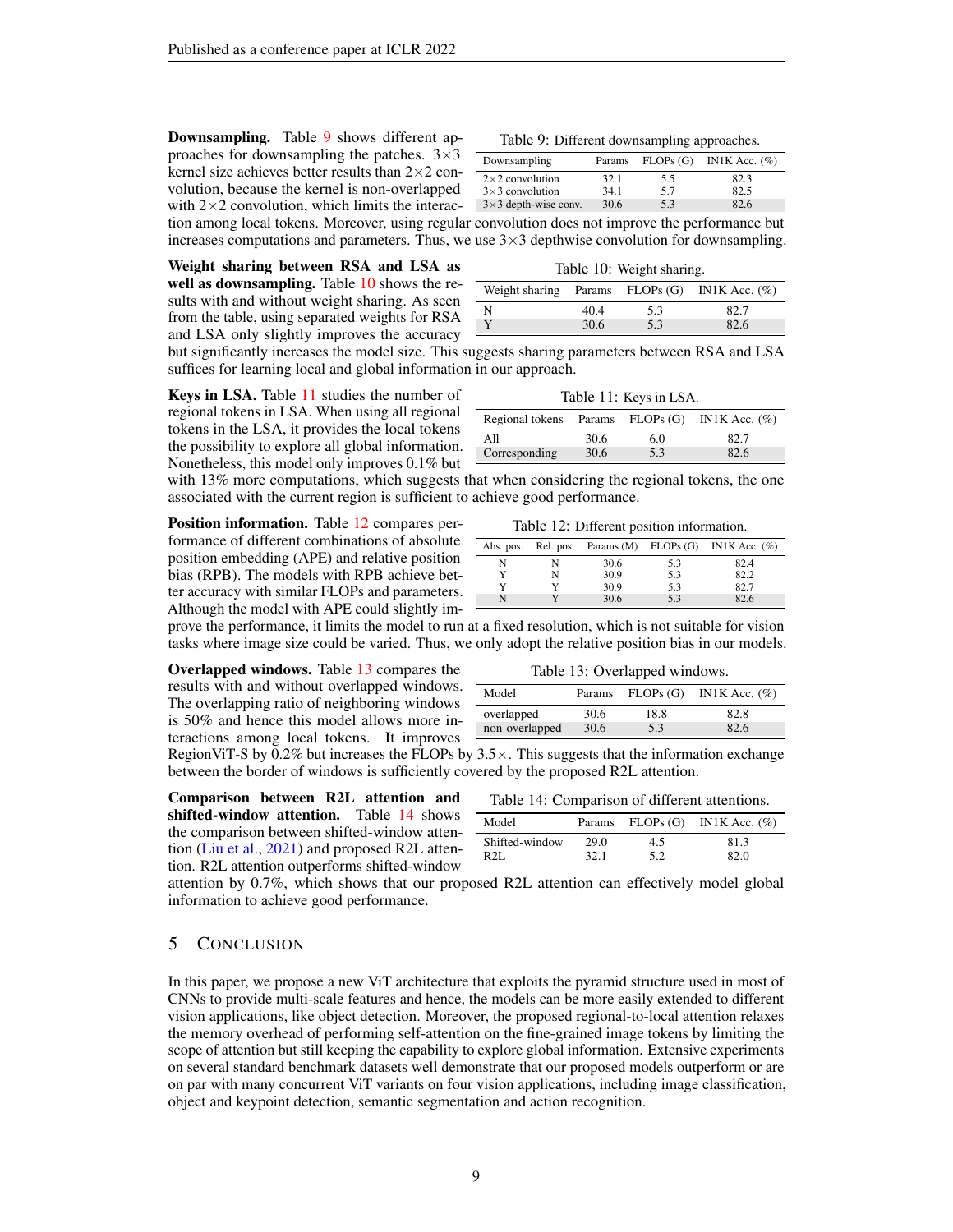# ETHICS STATEMENT

Our work introduces a memory-friendly and efficient self-attention method for transformer models, which have wide-ranging applications to image classification, object detection, human activity recognition, etc. By improving efficiency, our work can have a positive effect on these applications in society, allowing faster processing. E.g., this could enable faster responses to detected events such as medical emergencies or detecting defects in manufacturing parts. Lower computation costs could also save energy and therefore have a positive impact on the environment. Negative impacts of our research are difficult to predict, however, it shares many of the pitfalls associated with deep classification models. E.g., Image and video classification systems have negative implications on privacy and could be used by malicious actors or governments to infringe on the privacy of citizens. Future research into private and ethical aspects of visual recognition is an important direction.

# REPRODUCIBILITY STATEMENT

In order to reproduce our results, we describe the details of the hyperparameters used in our training in Appendix [A](#page-14-1) for all the tasks and we also attach our codes for image classification as part of the supplemental material. We will publicly release all the codes and models after acceptance. In the attached codes, we set all the hyperparameters as their default value, so that users can re-run our experiments with exactly the same hyperparameters. The README file also describes the requirement to build necessary Python environment for running the codes.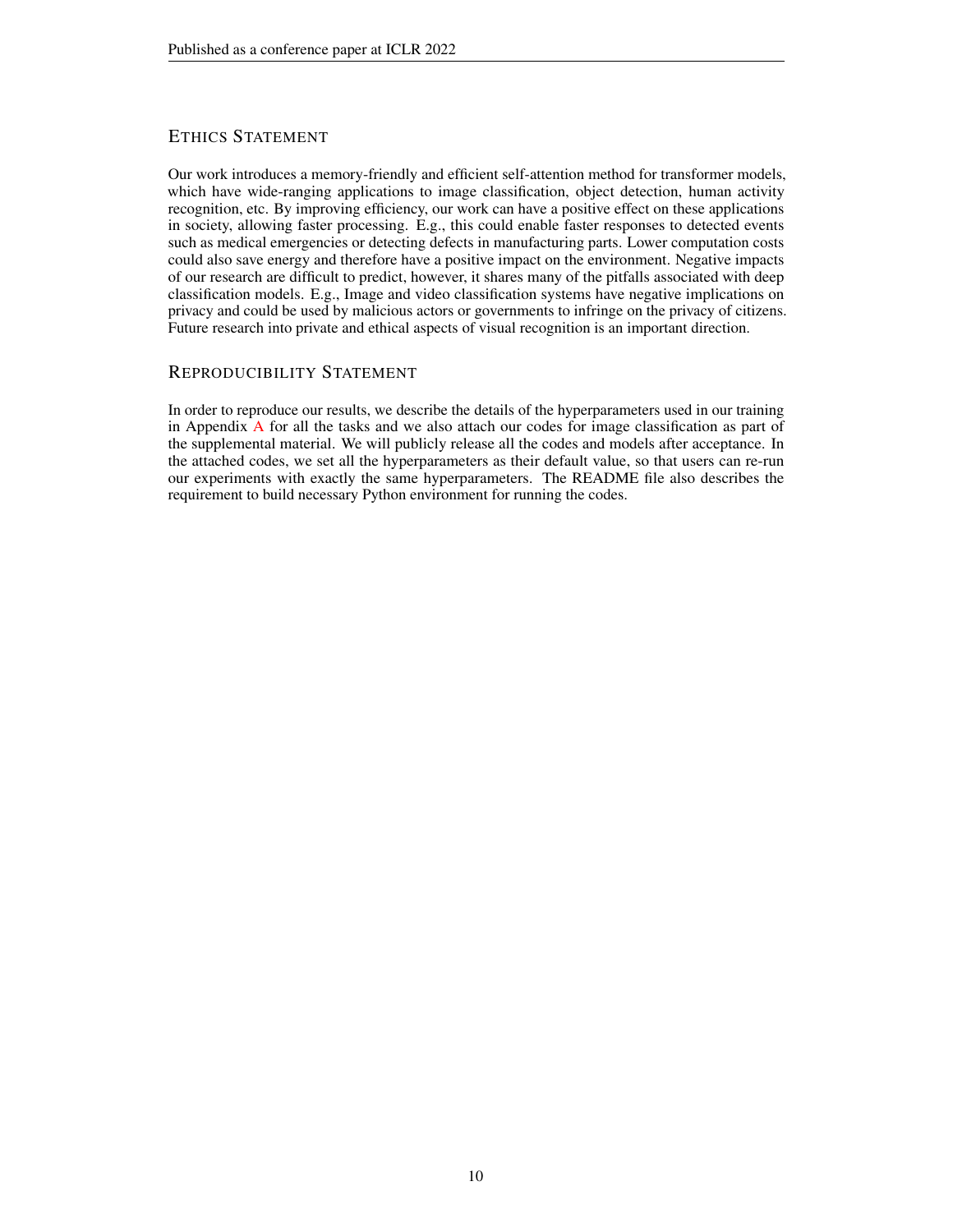### **REFERENCES**

- <span id="page-10-1"></span>Irwan Bello. Lambdanetworks: Modeling long-range interactions without attention. In *International Conference on Learning Representations*, 2021. URL [https://openreview.net/forum?](https://openreview.net/forum?id=xTJEN-ggl1b) [id=xTJEN-ggl1b](https://openreview.net/forum?id=xTJEN-ggl1b).
- <span id="page-10-2"></span>Irwan Bello, Barret Zoph, Ashish Vaswani, Jonathon Shlens, and Quoc V Le. Attention augmented convolutional networks. In *Proceedings of the IEEE/CVF International Conference on Computer Vision*, pp. 3286–3295, 2019.
- <span id="page-10-14"></span>Gedas Bertasius, Heng Wang, and Lorenzo Torresani. Is Space-Time Attention All You Need for Video Understanding? *arXiv.org*, February 2021.
- <span id="page-10-4"></span>Andrew Brock, Soham De, Samuel L Smith, and Karen Simonyan. High-Performance Large-Scale Image Recognition Without Normalization. *arXiv*, 2021.
- <span id="page-10-9"></span>Chun-Fu Chen, Quanfu Fan, and Rameswar Panda. CrossViT: Cross-Attention Multi-Scale Vision Transformer for Image Classification. *arXiv.org*, March 2021a.
- <span id="page-10-6"></span>Zhengsu Chen, Lingxi Xie, Jianwei Niu, Xuefeng Liu, Longhui Wei, and Qi Tian. Visformer: The Vision-friendly Transformer. *arxiv.org*, April 2021b.
- <span id="page-10-5"></span>Xiangxiang Chu, Zhi Tian, Yuqing Wang, Bo Zhang, Haibing Ren, Xiaolin Wei, Huaxia Xia, and Chunhua Shen. Twins: Revisiting Spatial Attention Design in Vision Transformers. *arXiv.org*, April 2021a.
- <span id="page-10-12"></span>Xiangxiang Chu, Zhi Tian, Bo Zhang, Xinlong Wang, Xiaolin Wei, Huaxia Xia, and Chunhua Shen. Conditional Positional Encodings for Vision Transformers. *arXiv*, 2021b.
- <span id="page-10-10"></span>Ekin Dogus Cubuk, Barret Zoph, Jon Shlens, and Quoc Le. RandAugment: Practical Automated Data Augmentation with a Reduced Search Space. In H Larochelle, M Ranzato, R Hadsell, M F Balcan, and H Lin (eds.), *Advances in Neural Information Processing Systems*, pp. 18613–18624. Curran Associates, Inc., 2020.
- <span id="page-10-11"></span>Stephane d'Ascoli, Hugo Touvron, Matthew Leavitt, Ari Morcos, Giulio Biroli, and Levent Sagun. ´ ConViT: Improving Vision Transformers with Soft Convolutional Inductive Biases. *arXiv.org*, cs.CV, 03 2021. URL <arXiv.org>.
- <span id="page-10-8"></span>Jia Deng, Wei Dong, Richard Socher, Li-Jia Li, Kai Li, and Li Fei-Fei. Imagenet: A large-scale hierarchical image database. In *2009 IEEE conference on computer vision and pattern recognition*, pp. 248–255. Ieee, 2009.
- <span id="page-10-0"></span>Jacob Devlin, Ming-Wei Chang, Kenton Lee, and Kristina Toutanova. BERT: Pre-training of deep bidirectional transformers for language understanding. In *Proceedings of the 2019 Conference of the North American Chapter of the Association for Computational Linguistics: Human Language Technologies, Volume 1 (Long and Short Papers)*, pp. 4171–4186, Minneapolis, Minnesota, June 2019. Association for Computational Linguistics. doi: 10.18653/v1/N19-1423. URL [https:](https://www.aclweb.org/anthology/N19-1423) [//www.aclweb.org/anthology/N19-1423](https://www.aclweb.org/anthology/N19-1423).
- <span id="page-10-7"></span>Yifeng Ding, Zhanyu Ma, Shaoguo Wen, Jiyang Xie, Dongliang Chang, Zhongwei Si, Ming Wu, and Haibin Ling. Ap-cnn: Weakly supervised attention pyramid convolutional neural network for fine-grained visual classification. *IEEE Transactions on Image Processing*, 30:2826–2836, 2021. doi: 10.1109/TIP.2021.3055617.
- <span id="page-10-3"></span>Alexey Dosovitskiy, Lucas Beyer, Alexander Kolesnikov, Dirk Weissenborn, Xiaohua Zhai, Thomas Unterthiner, Mostafa Dehghani, Matthias Minderer, Georg Heigold, Sylvain Gelly, Jakob Uszkoreit, and Neil Houlsby. An image is worth 16x16 words: Transformers for image recognition at scale. In *International Conference on Learning Representations*, 2021. URL [https://openreview.](https://openreview.net/forum?id=YicbFdNTTy) [net/forum?id=YicbFdNTTy](https://openreview.net/forum?id=YicbFdNTTy).
- <span id="page-10-13"></span>Raghav Goyal, Samira Ebrahimi Kahou, Vincent Michalski, Joanna Materzynska, Susanne Westphal, Heuna Kim, Valentin Haenel, Ingo Fruend, Peter Yianilos, Moritz Mueller-Freitag, et al. The" something something" video database for learning and evaluating visual common sense. In *ICCV*, 2017.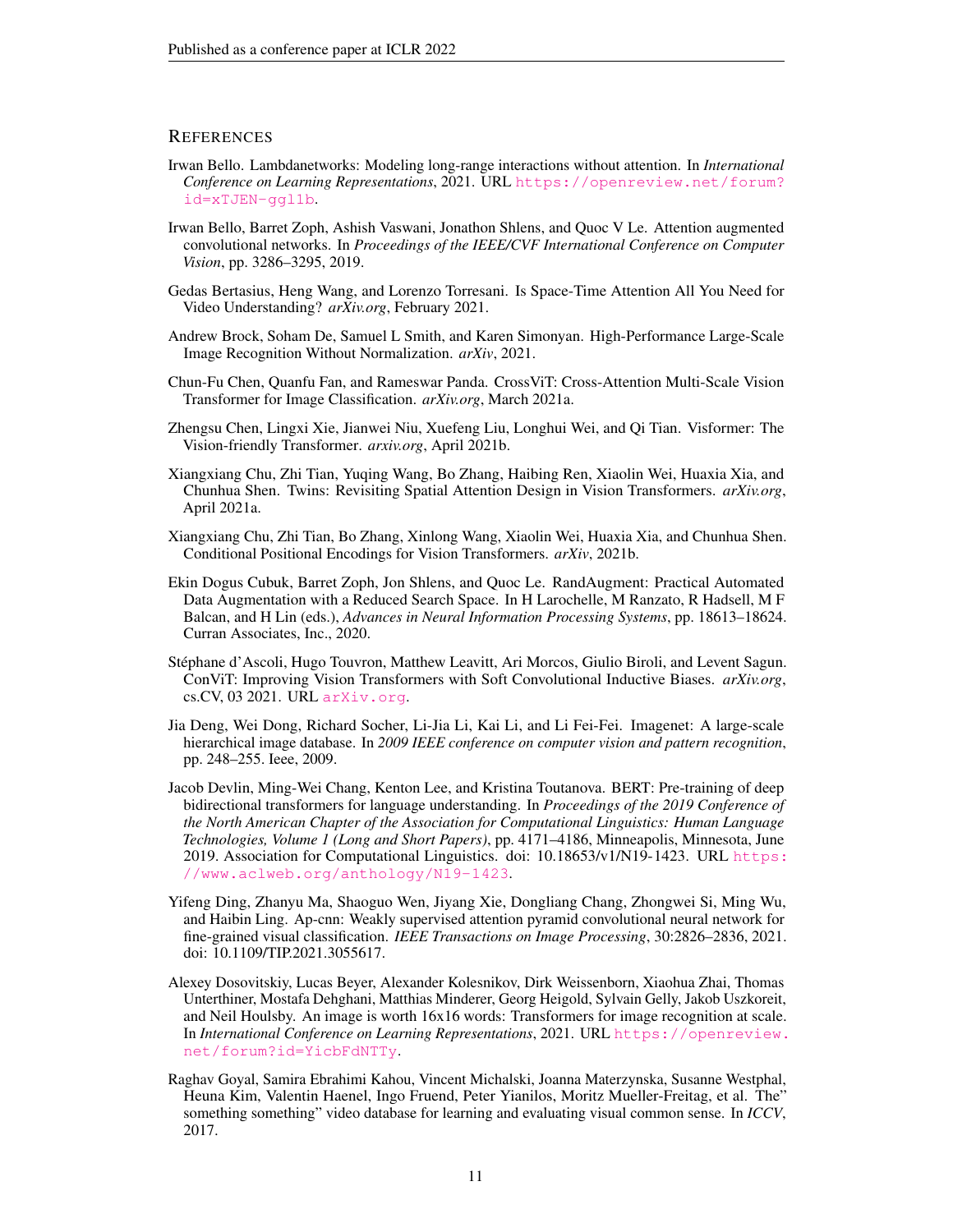- <span id="page-11-4"></span>Ben Graham, Alaaeldin El-Nouby, Hugo Touvron, Pierre Stock, Armand Joulin, Hervé Jégou, and Matthijs Douze. LeViT: a Vision Transformer in ConvNet's Clothing for Faster Inference. *arXiv.org*, April 2021.
- <span id="page-11-7"></span>Kai Han, An Xiao, Enhua Wu, Jianyuan Guo, Chunjing Xu, and Yunhe Wang. Transformer in transformer. *arXiv preprint arXiv:2103.00112*, 2021.
- <span id="page-11-1"></span>Kaiming He, Xiangyu Zhang, Shaoqing Ren, and Jian Sun. Deep Residual Learning for Image Recognition. In *The IEEE Conference on Computer Vision and Pattern Recognition (CVPR)*, June 2016.
- <span id="page-11-14"></span>Kaiming He, Georgia Gkioxari, Piotr Dollar, and Ross Girshick. Mask r-cnn. In *Proceedings of the IEEE International Conference on Computer Vision (ICCV)*, Oct 2017.
- <span id="page-11-2"></span>Byeongho Heo, Sangdoo Yun, Dongyoon Han, Sanghyuk Chun, Junsuk Choe, and Seong Joon Oh. Rethinking Spatial Dimensions of Vision Transformers. *arXiv.org*, March 2021.
- <span id="page-11-11"></span>Elad Hoffer, Tal Ben-Nun, Itay Hubara, Niv Giladi, Torsten Hoefler, and Daniel Soudry. Augment your batch: Improving generalization through instance repetition. In *Proceedings of the IEEE/CVF Conference on Computer Vision and Pattern Recognition (CVPR)*, June 2020.
- <span id="page-11-0"></span>Han Hu, Zheng Zhang, Zhenda Xie, and Stephen Lin. Local relation networks for image recognition. In *Proceedings of the IEEE/CVF International Conference on Computer Vision*, pp. 3464–3473, 2019.
- <span id="page-11-6"></span>J. Hu, L. Shen, and G. Sun. Squeeze-and-excitation networks. In *2018 IEEE/CVF Conference on Computer Vision and Pattern Recognition*, pp. 7132–7141, 2018. doi: 10.1109/CVPR.2018.00745.
- <span id="page-11-8"></span>Zihang Jiang, Qibin Hou, Li Yuan, Daquan Zhou, Xiaojie Jin, Anran Wang, and Jiashi Feng. Token Labeling: Training a 85.4% Top-1 Accuracy Vision Transformer with 56M Parameters on ImageNet. *arxiv.org*, 04 2021. URL <arxiv.org>.
- <span id="page-11-16"></span>Will Kay, Joao Carreira, Karen Simonyan, Brian Zhang, Chloe Hillier, Sudheendra Vijayanarasimhan, Fabio Viola, Tim Green, Trevor Back, Paul Natsev, et al. The kinetics human action video dataset. *arXiv:1705.06950*, 2017.
- <span id="page-11-15"></span>Alexander Kirillov, Ross Girshick, Kaiming He, and Piotr Dollar. Panoptic feature pyramid networks. In *Proceedings of the IEEE/CVF Conference on Computer Vision and Pattern Recognition (CVPR)*, June 2019.
- <span id="page-11-10"></span>Jonathan Krause, Michael Stark, Jia Deng, and Li Fei-Fei. 3d object representations for fine-grained categorization. In *4th International IEEE Workshop on 3D Representation and Recognition (3dRR-13)*, Sydney, Australia, 2013.
- <span id="page-11-9"></span>Alex Krizhevsky, Geoffrey Hinton, et al. Learning multiple layers of features from tiny images. 2009.
- <span id="page-11-3"></span>Yawei Li, Kai Zhang, Jiezhang Cao, Radu Timofte, and Luc Van Gool. LocalViT: Bringing Locality to Vision Transformers. *arXiv.org*, April 2021.
- <span id="page-11-12"></span>Tsung-Yi Lin, Michael Maire, Serge Belongie, James Hays, Pietro Perona, Deva Ramanan, Piotr Dollar, and C Lawrence Zitnick. Microsoft COCO: Common Objects in Context. In David ´ Fleet, Tomas Pajdla, Bernt Schiele, and Tinne Tuytelaars (eds.), *Computer Vision – ECCV 2014: 13th European Conference, Zurich, Switzerland, September 6-12, 2014, Proceedings, Part V*, pp. 740–755. Springer International Publishing, Cham, 2014.
- <span id="page-11-13"></span>Tsung-Yi Lin, Priya Goyal, Ross Girshick, Kaiming He, and Piotr Dollar. Focal loss for dense object detection. In *Proceedings of the IEEE International Conference on Computer Vision (ICCV)*, Oct 2017.
- <span id="page-11-5"></span>Ze Liu, Yutong Lin, Yue Cao, Han Hu, Yixuan Wei, Zheng Zhang, Stephen Lin, and Baining Guo. Swin Transformer: Hierarchical Vision Transformer using Shifted Windows. *arXiv.org*, March 2021.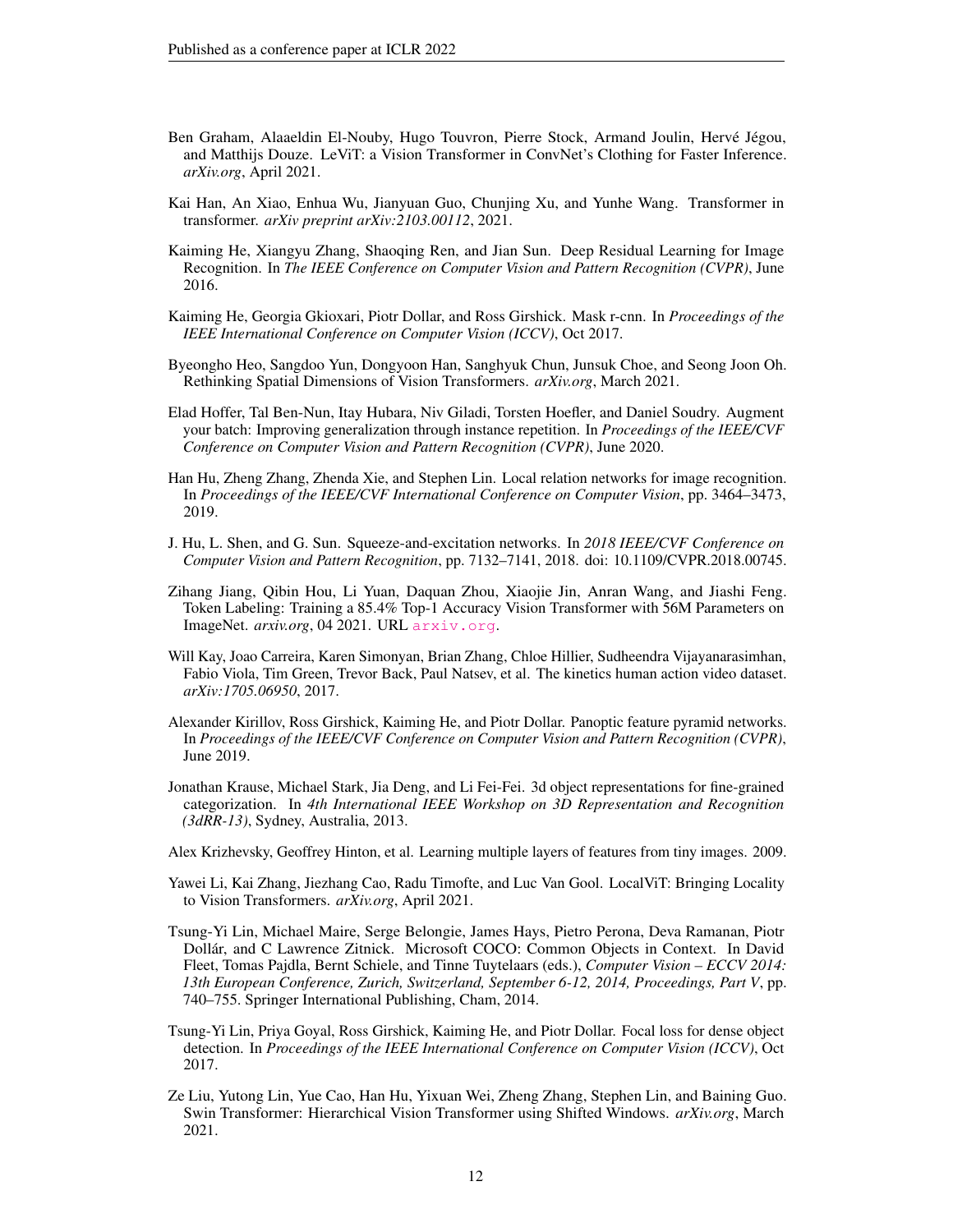- <span id="page-12-15"></span>Ilya Loshchilov and Frank Hutter. Sgdr: Stochastic gradient descent with warm restarts. In *International Conference on Learning Representations*, 2017.
- <span id="page-12-14"></span>Ilya Loshchilov and Frank Hutter. Decoupled weight decay regularization. In *International Conference on Learning Representations*, 2019. URL [https://openreview.net/forum?id=](https://openreview.net/forum?id=Bkg6RiCqY7) [Bkg6RiCqY7](https://openreview.net/forum?id=Bkg6RiCqY7).
- <span id="page-12-12"></span>Omkar M. Parkhi, Andrea Vedaldi, Andrew Zisserman, and C. V. Jawahar. Cats and dogs. In *IEEE Conference on Computer Vision and Pattern Recognition*, 2012.
- <span id="page-12-2"></span>Prajit Ramachandran, Niki Parmar, Ashish Vaswani, Irwan Bello, Anselm Levskaya, and Jon Shlens. Stand-Alone Self-Attention in Vision Models. In H Wallach, H Larochelle, A Beygelzimer, F d Alch e Buc, E Fox, and R Garnett (eds.), *Advances in Neural Information Processing Systems*. Curran Associates, Inc., 2019a.
- <span id="page-12-3"></span>Prajit Ramachandran, Niki Parmar, Ashish Vaswani, Irwan Bello, Anselm Levskaya, and Jonathon Shlens. Stand-alone self-attention in vision models. *arXiv preprint arXiv:1906.05909*, 2019b.
- <span id="page-12-1"></span>Aravind Srinivas, Tsung-Yi Lin, Niki Parmar, Jonathon Shlens, Pieter Abbeel, and Ashish Vaswani. Bottleneck transformers for visual recognition. *arXiv preprint arXiv:2101.11605*, 2021.
- <span id="page-12-8"></span>C. Sun, A. Shrivastava, S. Singh, and A. Gupta. Revisiting unreasonable effectiveness of data in deep learning era. In *2017 IEEE International Conference on Computer Vision (ICCV)*, pp. 843–852, 2017. doi: 10.1109/ICCV.2017.97.
- <span id="page-12-16"></span>Christian Szegedy, Vincent Vanhoucke, Sergey Ioffe, Jon Shlens, and Zbigniew Wojna. Rethinking the inception architecture for computer vision. In *Proceedings of the IEEE Conference on Computer Vision and Pattern Recognition (CVPR)*, June 2016.
- <span id="page-12-5"></span>Mingxing Tan and Quoc Le. EfficientNet: Rethinking Model Scaling for Convolutional Neural Networks. In Kamalika Chaudhuri and Ruslan Salakhutdinov (eds.), *Proceedings of the 36th International Conference on Machine Learning*, pp. 6105–6114, Long Beach, California, USA, June 2019. PMLR.
- <span id="page-12-9"></span>Hugo Touvron, Matthieu Cord, Matthijs Douze, Francisco Massa, Alexandre Sablayrolles, and Herve´ Jégou. Training data-efficient image transformers & distillation through attention. *arXiv preprint arXiv:2012.12877*, 2020.
- <span id="page-12-11"></span>Hugo Touvron, Matthieu Cord, Alexandre Sablayrolles, Gabriel Synnaeve, and Hervé Jégou. Going deeper with Image Transformers. <arXiv.org>, cs.CV, 03 2021. URL arXiv.org.
- <span id="page-12-0"></span>Ashish Vaswani, Noam Shazeer, Niki Parmar, Jakob Uszkoreit, Llion Jones, Aidan N Gomez, ukasz Kaiser, and Illia Polosukhin. Attention is All you Need. In I Guyon, U V Luxburg, S Bengio, H Wallach, R Fergus, S Vishwanathan, and R Garnett (eds.), *Advances in Neural Information Processing Systems*. Curran Associates, Inc., 2017.
- <span id="page-12-6"></span>Wenhai Wang, Enze Xie, Xiang Li, Deng-Ping Fan, Kaitao Song, Ding Liang, Tong Lu, Ping Luo, and Ling Shao. Pyramid vision transformer: A versatile backbone for dense prediction without convolutions, 2021.
- <span id="page-12-4"></span>Xiaolong Wang, Ross Girshick, Abhinav Gupta, and Kaiming He. Non-local neural networks. In *Proceedings of the IEEE conference on computer vision and pattern recognition*, pp. 7794–7803, 2018.
- <span id="page-12-13"></span>Xiaosong Wang, Yifan Peng, Le Lu, Zhiyong Lu, Mohammadhadi Bagheri, and Ronald M Summers. Chestx-ray8: Hospital-scale chest x-ray database and benchmarks on weakly-supervised classification and localization of common thorax diseases. In *Proceedings of the IEEE conference on computer vision and pattern recognition*, pp. 2097–2106, 2017.
- <span id="page-12-7"></span>Zachary Wharton, Ardhendu Behera, and Asish Bera. An attention-driven hierarchical multi-scale representation for visual recognition, 2021.
- <span id="page-12-10"></span>Ross Wightman. Pytorch image models. [https://github.com/rwightman/](https://github.com/rwightman/pytorch-image-models) [pytorch-image-models](https://github.com/rwightman/pytorch-image-models), 2019.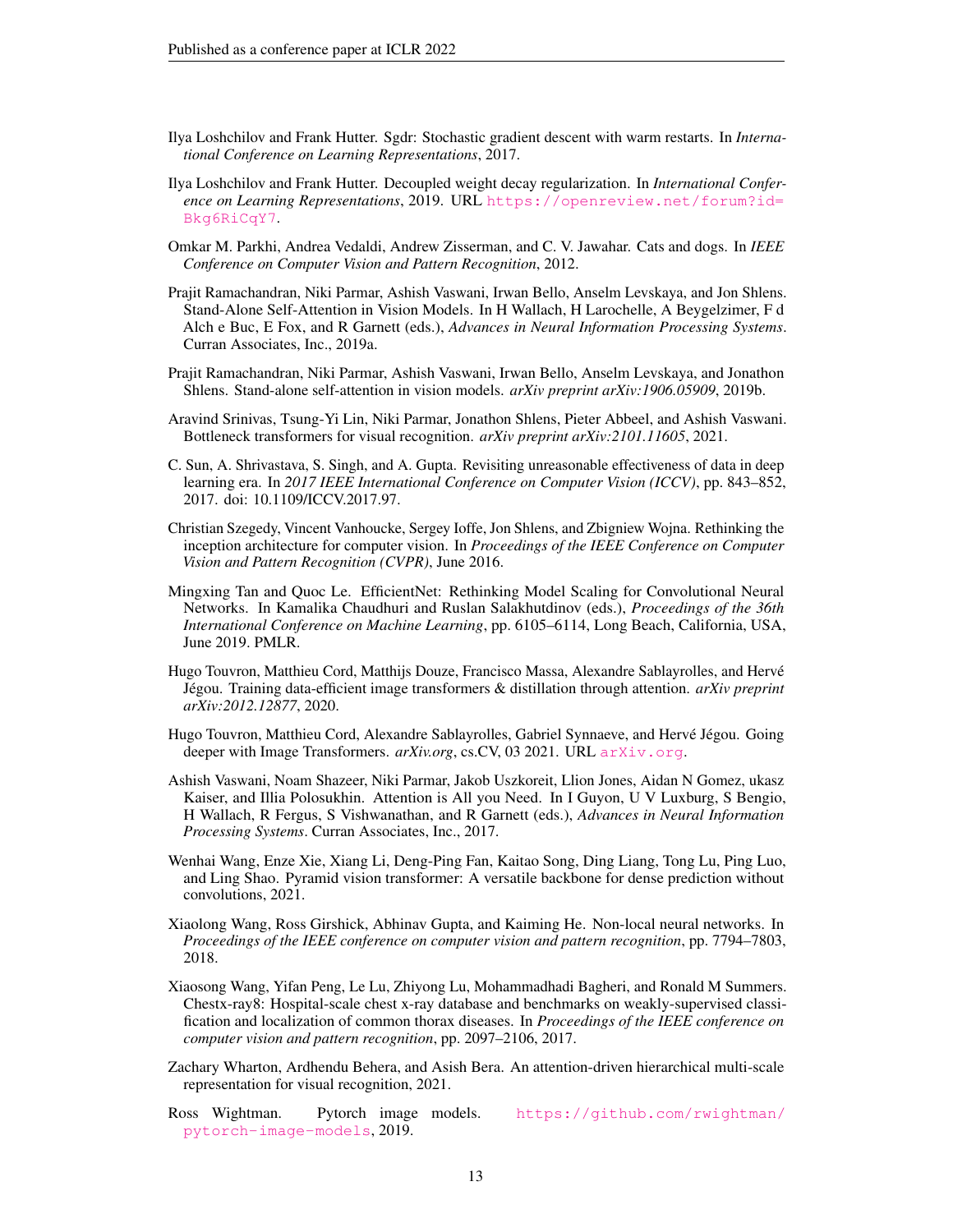- <span id="page-13-4"></span>Sanghyun Woo, Jongchan Park, Joon-Young Lee, and In So Kweon. Cbam: Convolutional block attention module. In *Proceedings of the European Conference on Computer Vision (ECCV)*, September 2018.
- <span id="page-13-1"></span>Haiping Wu, Bin Xiao, Noel Codella, Mengchen Liu, Xiyang Dai, Lu Yuan, and Lei Zhang. CvT: Introducing Convolutions to Vision Transformers. *arXiv.org*, March 2021.
- <span id="page-13-12"></span>Yuxin Wu, Alexander Kirillov, Francisco Massa, Wan-Yen Lo, and Ross Girshick. Detectron2. <https://github.com/facebookresearch/detectron2>, 2019.
- <span id="page-13-3"></span>Haotian Yan, Zhe Li, Weijian Li, Changhu Wang, Ming Wu, and Chuang Zhang. ConTNet: Why not use convolution and transformer at the same time? *arXiv.org*, April 2021.
- <span id="page-13-6"></span>Li Yuan, Yunpeng Chen, Tao Wang, Weihao Yu, Yujun Shi, Francis EH Tay, Jiashi Feng, and Shuicheng Yan. Tokens-to-token vit: Training vision transformers from scratch on imagenet, 2021.
- <span id="page-13-7"></span>Sangdoo Yun, Dongyoon Han, Seong Joon Oh, Sanghyuk Chun, Junsuk Choe, and Youngjoon Yoo. CutMix: Regularization Strategy to Train Strong Classifiers With Localizable Features. In *Proceedings of the IEEE/CVF International Conference on Computer Vision (ICCV)*, October 2019.
- <span id="page-13-8"></span>Hongyi Zhang, Moustapha Cisse, Yann N. Dauphin, and David Lopez-Paz. mixup: Beyond empirical risk minimization. In *International Conference on Learning Representations*, 2018. URL [https:](https://openreview.net/forum?id=r1Ddp1-Rb) [//openreview.net/forum?id=r1Ddp1-Rb](https://openreview.net/forum?id=r1Ddp1-Rb).
- <span id="page-13-2"></span>Pengchuan Zhang, Xiyang Dai, Jianwei Yang, Bin Xiao, Lu Yuan, Lei Zhang, and Jianfeng Gao. Multi-Scale Vision Longformer: A New Vision Transformer for High-Resolution Image Encoding. *arXiv.org*, March 2021a.
- <span id="page-13-10"></span>Zizhao Zhang, Han Zhang, Long Zhao, Ting Chen, and Tomas Pfister. Aggregating Nested Transformers. *arXiv*, 2021b.
- <span id="page-13-0"></span>Hengshuang Zhao, Jiaya Jia, and Vladlen Koltun. Exploring self-attention for image recognition. In *Proceedings of the IEEE/CVF Conference on Computer Vision and Pattern Recognition (CVPR)*, June 2020.
- <span id="page-13-5"></span>Heliang Zheng, Jianlong Fu, Zheng-Jun Zha, Jiebo Luo, and Tao Mei. Learning Rich Part Hierarchies With Progressive Attention Networks for Fine-Grained Image Recognition. *IEEE Transactions on Image Processing*, 29:476–488, 2020. ISSN 1057-7149. doi: 10.1109/tip.2019.2921876.
- <span id="page-13-9"></span>Zhun Zhong, Liang Zheng, Guoliang Kang, Shaozi Li, and Yi Yang. Random Erasing Data Augmentation. *Proceedings of the AAAI Conference on Artificial Intelligence*, 34(07):13001–13008, April 2020.
- <span id="page-13-11"></span>Bolei Zhou, Hang Zhao, Xavier Puig, Sanja Fidler, Adela Barriuso, and Antonio Torralba. Scene parsing through ade20k dataset. In *Proceedings of the IEEE Conference on Computer Vision and Pattern Recognition (CVPR)*, July 2017.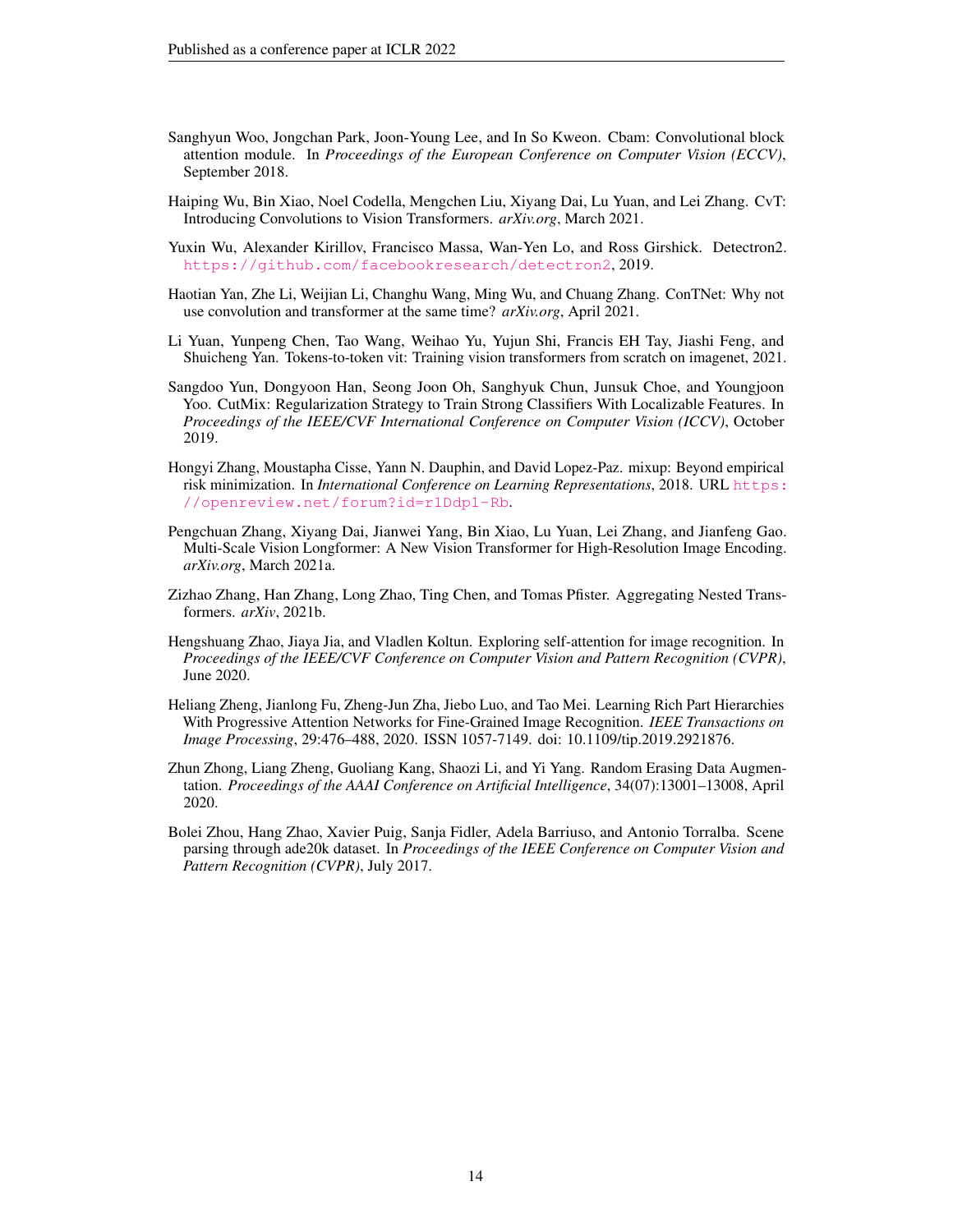|                                       | <b>IN1K</b>      | IN21K            | Finetune to IN1K@384 <sup>2</sup> | Transfer        |
|---------------------------------------|------------------|------------------|-----------------------------------|-----------------|
| Batch size                            | 4,096            | 4,096            | 1,024                             | 768             |
| Epochs                                | 300              | 120              | 30                                | 1,000           |
| Optimizer                             | AdamW            | AdamW            | AdamW                             | SGD             |
| Weight Decay                          | 0.05             | 0.01             | $1e-8$                            | $1e-4$          |
| Linear-rate Scheduler<br>(Initial LR) | Cosine $(0.004)$ | Cosine $(0.001)$ | Cosine (0.0002)                   | Cosine $(0.01)$ |
| Warmup Epochs                         | 50               | 5                | $\theta$                          | 5               |
| Warmup linear-rate                    |                  |                  | Linear $(1e-6)$                   |                 |
| Scheduler (Initial LR)                |                  |                  |                                   |                 |
| Data Aug.                             |                  |                  | RandAugment $(m=9, n=2)$          |                 |
| Mixup $(\alpha)$                      |                  |                  | 0.8                               |                 |
| CutMix $(\alpha)$                     |                  |                  | 1.0                               |                 |
| Random Erasing                        |                  | 0.25             |                                   | 0.0             |
| Instance                              |                  |                  | 3                                 |                 |
| Repetition*                           |                  |                  |                                   |                 |
| Drop-path                             |                  | 0.1              |                                   | 0.0             |
| Label Smoothing                       |                  |                  | 0.1                               |                 |
|                                       |                  |                  |                                   |                 |

Table A1: Details of training settings for image classification on ImageNet1K and ImageNet21K.

∗ : disabled for RegionViT-Ti.

#### APPENDIX

Summary This appendix contains the following additional details. First, in Sec. [A,](#page-14-1) we describe the training details on image classification, object and keypoint detection, semantic segmentation and action recognition separately. Then, we provide detailed results on object detection and ablation studies. The supplementary materials include our codes to reproduce our results on image classification and the README file in the attached codes (**RegionViT\_Code.zip**) also provides the detailed instructions to train and evaluate the networks.

# <span id="page-14-1"></span>A TRAINING DETAILS

### <span id="page-14-0"></span>A.1 IMAGE CLASSIFICATION

We follow DeiT [\(Touvron et al.,](#page-12-9) [2020\)](#page-12-9) to train our models on ImageNet1K [\(Deng et al.,](#page-10-8) [2009\)](#page-10-8) except that we use batch size 4,096 with base learning rate 0.004 and the warm-up epochs is 50. We adopt the AdamW [\(Loshchilov & Hutter,](#page-12-14) [2019\)](#page-12-14) optimizer with cosine learning rate scheduler [\(Loshchilov](#page-12-15) [& Hutter,](#page-12-15) [2017\)](#page-12-15). We apply Mixup [\(Zhang et al.,](#page-13-8) [2018\)](#page-13-8), CutMix [\(Yun et al.,](#page-13-7) [2019\)](#page-13-7), RandomErasing [\(Zhong et al.,](#page-13-9) [2020\)](#page-13-9), label smoothing [\(Szegedy et al.,](#page-12-16) [2016\)](#page-12-16), RandAugment [\(Cubuk et al.,](#page-10-10) [2020\)](#page-10-10) and instance repetition [\(Hoffer et al.,](#page-11-11) [2020\)](#page-11-11). During training, we randomly crop a  $224 \times 224$  region and take a  $224 \times 224$  center crop after resizing the shorter side to 256 for evaluation. While pretraining on ImageNet21K [\(Deng et al.,](#page-10-8) [2009\)](#page-10-8), we use similar settings with slight modifications. We train the model using 120 epochs with 5 epochs for warmup, weight-decay of 0.01 and base learning rate of 0.001. For transfer learning experiments, we finetune the ImageNet1K pretrained models with 1,000 epochs, batch size of 768, learning rate of 0.01, SGD optimizer, weight decay of 0.0001, and using the same data augmentation in training on ImageNet1K. During evaluation, we resize the shorter side of an image to 256 and then take a  $224 \times 224$  region at the center and report top-1 accuracy. For finetuning experiments from ImageNet21K, we finetune the models with higher resolution of 384×384, for 30 epochs with cosine learning rate scheduler, base linear rate of 0.002, weight-decay of 1e-8. Moreover, as it is trained on larger resolution, we adjust the window size  $M$  to have the same number of regional tokens at the first stage, e.g., we change the window size to 12 for the the models trained at  $224 \times 224$  with window size 7. We adopt the bicubic interpolation to upsample the weights of tokenizations and relative position bias. During evaluation, we directly resize the shorter side to 384 and then take center 384×384 crop. We trained the models with 32 GPUs.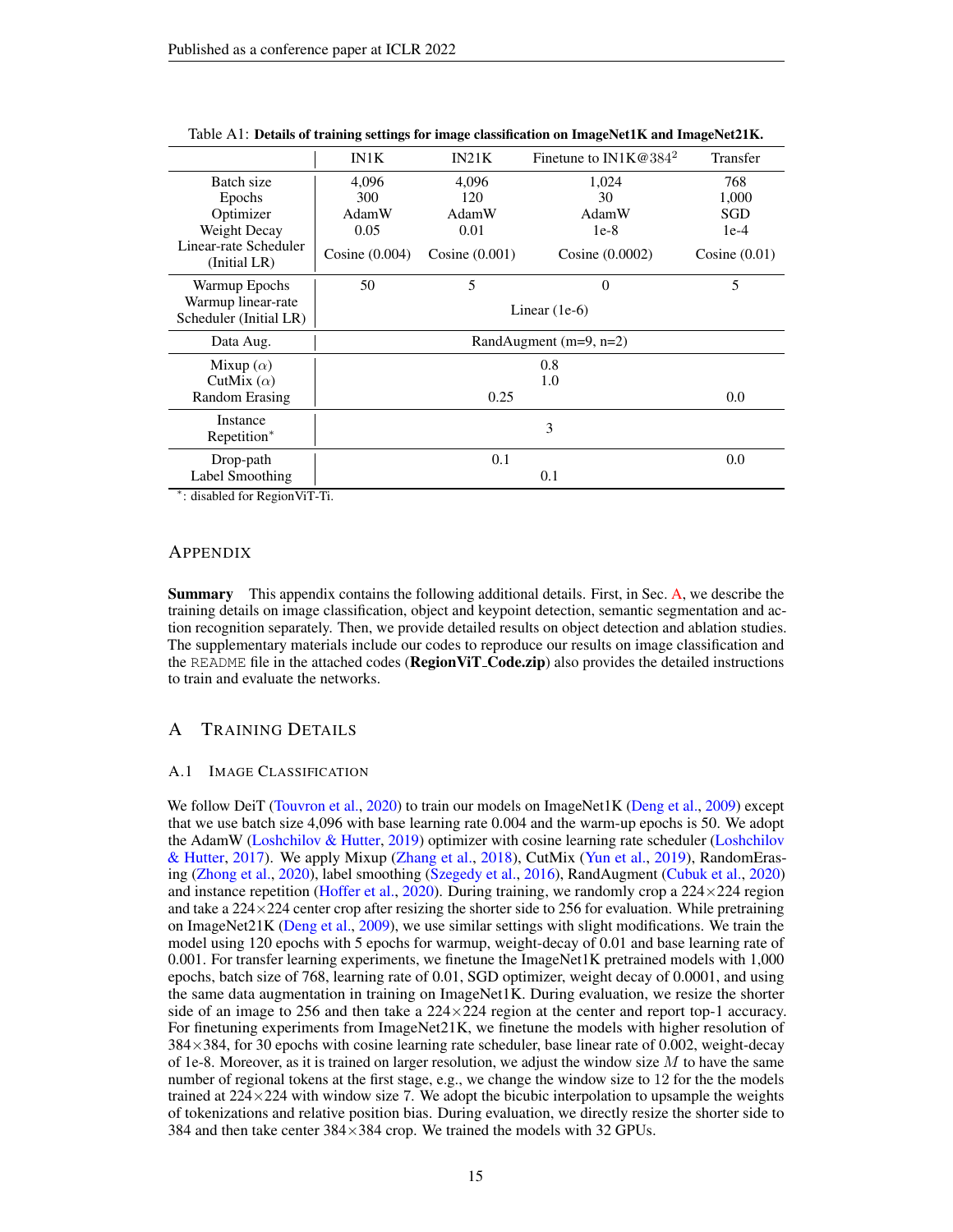|                                                                                                                                                                                                      | Params | <b>FLOPs</b>             |      |           |           | RetineNet |        |                 | Params                   | FLOPs |                 |                          |                          | MaskRCNN |               |             |
|------------------------------------------------------------------------------------------------------------------------------------------------------------------------------------------------------|--------|--------------------------|------|-----------|-----------|-----------|--------|-----------------|--------------------------|-------|-----------------|--------------------------|--------------------------|----------|---------------|-------------|
| Backbone                                                                                                                                                                                             | (M)    | (G)                      | AP   | $AP_{50}$ | $AP_{75}$ | $AP_S$    | $AP_M$ | AP <sub>L</sub> | (M)                      | (G)   | AP <sup>b</sup> | $AP_{50}^b$              | $AP_{75}^b$              | $AP^m$   | $AP_{50}^{m}$ | $AP_{75}^m$ |
| ResNet50                                                                                                                                                                                             | 37.7   | 234                      | 36.3 | 55.3      | 38.6      | 19.3      | 40.0   | 48.8            | 44.2                     | 260.0 | 38.0            | 58.6                     | 41.4                     | 34.4     | 55.1          | 36.7        |
| ConT-M (Yan et al., 2021)                                                                                                                                                                            | 27.0   | 217.2                    | 39.3 | 59.3      | 41.8      | 23.1      | 43.1   | 51.9            | $\overline{\phantom{0}}$ | -     | 40.5            | $\overline{\phantom{0}}$ | -                        | 38.1     |               |             |
| PVT-S (Wang et al., 2021)                                                                                                                                                                            | 34.2   | $\overline{\phantom{0}}$ | 40.4 | 61.3      | 43.0      | 25.0      | 42.9   | 55.7            | 44.1                     | -     | 40.4            | 62.9                     | 43.8                     | 37.8     | 60.1          | 40.3        |
| ViL-S (Zhang et al., 2021a)                                                                                                                                                                          | 35.7   | 252.2                    | 41.6 | 62.5      | 44.1      | 24.9      | 44.6   | 56.2            | 45.0                     | 174.3 | 41.8            | 64.1                     | 45.1                     | 38.5     | 61.1          | 41.4        |
| Swin-T (Liu et al., 2021)                                                                                                                                                                            | 38.5   | 245                      | 41.5 | 62.1      | 44.2      | 25.1      | 44.9   | 55.5            | 47.8                     | 264   | 42.2            | 64.6                     | 46.2                     | 39.1     | 61.6          | 42.0        |
| Twins-SVT-S (w/ PEG) (Chu et al., 2021a)                                                                                                                                                             | 34.3   | 209                      | 43.0 | 64.2      | 46.3      | 28.0      | 46.4   | 57.5            | 44.0                     | 228   | 43.5            | 66.0                     | 47.3                     | 40.3     | 63.2          | 43.4        |
| RegionViT-S                                                                                                                                                                                          | 40.8   | 192.6                    | 42.2 | 64.1      | 45.1      | 27.5      | 45.4   | 55.3            | 50.1                     | 171.3 | 42.5            | 65.8                     | 46.1                     | 39.5     | 62.8          | 42.2        |
| RegionViT-S+                                                                                                                                                                                         | 41.5   | 204.2                    | 43.1 | 64.8      | 46.2      | 29.6      | 46.6   | 56.1            | 50.9                     | 182.9 | 43.5            | 66.9                     | 47.5                     | 40.4     | 63.7          | 43.4        |
| RegionViT-S+ w/ PEG                                                                                                                                                                                  | 41.6   | 204.3                    | 43.9 | 65.5      | 47.3      | 28.5      | 47.3   | 57.9            | 50.9                     | 183.0 | 44.2            | 67.3                     | 48.2                     | 40.8     | 64.1          | 44.0        |
| ResNet101                                                                                                                                                                                            | 56.7   | 315                      | 38.5 | 57.8      | 41.2      | 21.4      | 42.6   | 51.1            | 63.2                     | 336   | 40.4            | 61.1                     | 44.2                     | 36.4     | 57.7          | 38.8        |
| $ResNeXt101-32x4d$                                                                                                                                                                                   | 56.4   | 319.1                    | 39.9 | 59.6      | 42.7      | 22.3      | 44.2   | 52.5            | 62.8                     | 340   | 41.9            | 62.5                     | 45.9                     | 37.5     | 59.4          | 40.2        |
| PVT-M (Wang et al., 2021)                                                                                                                                                                            | 53.9   | -                        | 41.9 | 63.1      | 44.3      | 25.0      | 44.9   | 57.6            | 63.9                     | -     | 42.0            | 64.4                     | 45.6                     | 39.0     | 61.6          | 42.1        |
| ViL-M (Zhang et al., 2021a)                                                                                                                                                                          | 50.8   | 338.9                    | 42.9 | 64.0      | 45.4      | 27.0      | 46.1   | 57.2            | 60.1                     | 261.1 | 43.4            | 65.9                     | 47.0                     | 39.7     | 62.8          | 42.1        |
| Swin-S (Liu et al., 2021)                                                                                                                                                                            | 59.8   | 335                      | 44.5 | 65.7      | 47.5      | 27.4      | 48.0   | 59.9            | 69.1                     | 354   | 44.8            | 66.6                     | 48.9                     | 40.9     | 63.4          | 44.2        |
| Twins-SVT-B (w/ PEG) (Chu et al., 2021a)                                                                                                                                                             | 67.0   | 322                      | 45.3 | 66.7      | 48.1      | 28.5      | 48.9   | 60.6            | 76.3                     | 340   | 45.2            | 67.6                     | 49.3                     | 41.5     | 64.5          | 44.8        |
| RegionViT-B                                                                                                                                                                                          | 83.4   | 308.9                    | 43.3 | 65.2      | 46.4      | 29.2      | 46.4   | 57.0            | 92.2                     | 287.9 | 43.5            | 66.7                     | 47.4                     | 40.1     | 63.4          | 43.0        |
| RegionViT-B+                                                                                                                                                                                         | 84.4   | 328.1                    | 44.2 | 66.2      | 47.1      | 29.2      | 47.5   | 58.6            | 93.2                     | 307.1 | 44.5            | 67.6                     | 48.7                     | 41.0     | 64.4          | 43.9        |
| RegionViT-B+ w/ PEG                                                                                                                                                                                  | 84.5   | 328.2                    | 44.6 | 66.4      | 47.6      | 29.6      | 47.6   | 59.0            | 93.2                     | 307.2 | 45.4            | 68.4                     | 49.6                     | 41.6     | 65.2          | 44.8        |
| ResNeXt101-64x4d                                                                                                                                                                                     | 95.5   | 473                      | 41.0 | 60.9      | 44.0      | 23.9      | 45.2   | 54.0            | 101.9                    | 493   | 42.8            | 63.8                     | 47.3                     | 38.4     | 60.6          | 41.3        |
| PVT-L (Wang et al., 2021)                                                                                                                                                                            | 71.1   | 345                      | 42.6 | 63.7      | 45.4      | 25.8      | 46.0   | 58.4            | 81.0                     | 364   | 42.9            | 65.0                     | 46.6                     | 39.5     | 61.9          | 42.5        |
| ViL-B (Zhang et al., 2021a)                                                                                                                                                                          | 66.7   | 443.0                    | 44.3 | 65.5      | 47.1      | 28.9      | 47.9   | 58.3            | 76.1                     | 365.1 | 45.1            | 67.2                     | 49.3                     | 41.0     | 64.3          | 44.2        |
| Swin-B (Liu et al., 2021)                                                                                                                                                                            | 98.4   | 477                      | 44.7 | 65.9      | 49.2      | -         | -      | -               | 107.2                    | 496   | 45.5            | -                        | $\overline{\phantom{a}}$ | 41.3     | -             |             |
| Twins-SVT-L (w/ PEG) (Chu et al., 2021a)                                                                                                                                                             | 110.9  | 455                      | 45.7 | 67.1      | 49.2      | -         | -      | -               | 119.7                    | 474   | 45.9            | -                        | -                        | 41.6     |               |             |
| RegionViT-B+ w/ PEG+                                                                                                                                                                                 | 84.5   | 506.4                    | 46.1 | 68.0      | 49.5      | 30.5      | 49.9   | 60.1            | 93.2                     | 464.4 | 46.3            | 69.1                     | 51.2                     | 42.4     | 66.2          | 45.6        |
| The reported results of Swin (Liu et al., 2021) are from Twins (Chu et al., 2021a) as the original paper does not include results with ImageNet1K weights. $\dagger$ : input resolution is 896×1344. |        |                          |      |           |           |           |        |                 |                          |       |                 |                          |                          |          |               |             |

<span id="page-15-3"></span>Table A2: Object detection performance on the COCO val2017 with  $1\times$  schedule. The bold number indicates the best number within the section, and for MaskRCNN, both  $AP<sup>b</sup>$  and  $AP<sup>m</sup>$  are annotated.

### <span id="page-15-0"></span>A.2 OBJECT DETECTION AND KEYPOINT DETECTION

We adopt RetinaNet [\(Lin et al.,](#page-11-13) [2017\)](#page-11-14) and MaskRCNN [\(He et al.,](#page-11-14) 2017) as our detection framework and use KeypoinyRCNN for keypoint detection, and we simply replace the backbone with RegionViT, and then output the local tokens at each stages as multi-scale features for the detector. The regional tokens are not used in the detection. Before sending the features to the detector framework, we add new layer normalization layers to normalize the features. We use RegionViT-S and RegionViT-B as the backbone and the weights are initialized from ImageNet1K pretraining. We train our models based on the settings in  $1\times$  schedule in Detectron2 [\(Wu et al.,](#page-13-12) [2019\)](#page-13-12), i.e., the batch size is 16 and the learning rate is set to 0.0001 which drops  $10\times$  at the 60,000-th and 80,000-th iteration. We use AdamW optimizer with weight-decay of 0.05, and resize the shorter and longer side of an image to 672 and 1,120, respectively. We also adopt drop-path when finetuning the detector, with a rate set to 0.2 for both RetinaNet and MaskRCNN. We trained the models with 8 GPUs. When training with longer schedule  $(3\times)$ , we adopt stronger data augmentation (multi-scale training) used in Swin [\(Liu](#page-11-5) [et al.,](#page-11-5) [2021\)](#page-11-5) or Twins [\(Chu et al.,](#page-10-5) [2021a\)](#page-10-5) rather than fixed-size training used in  $1 \times$  schedule.

#### <span id="page-15-1"></span>A.3 SEMANTIC SEGMENTATION

We adopt Semantic FPN as our semantic segmentation framework [\(Kirillov et al.,](#page-11-15) [2019\)](#page-11-15) by replacing the backbone network with RegionViT like the object detection task. We train the models with ImageNet1K pretrained weights. We mostly follow the training receipt in Twins [\(Chu et al.,](#page-10-5) [2021a\)](#page-10-5) The shorter side of the image is resized to 448 and the longer side won't exceed 1792, and then we crop a  $448\times448$  region for training. During the evaluation, we take the whole image after resizing as illustrated above. We train the model with AdamW optimizer with learning rate 1e-4 for 80k iterations, and the learning rate is decayed with poly schedule (power is 0.9). The weight decay and drop-path rate is 0.05 and 0.2, respectively. We trained all models with 8 GPUs.

#### <span id="page-15-2"></span>A.4 ACTION RECOGNITION

We adopt the divided-space-time attention in TimeSformer [\(Bertasius et al.,](#page-10-14) [2021\)](#page-10-14) as the temporal modeling to perform action recognition experiments. More specifically, we plugin the temporal attention before every R2L transformer encoder and finetune the model pretrained with ImageNet1K (instead of ImageNet21K). We use the AdamW optimizer [\(Loshchilov & Hutter,](#page-12-14) [2019\)](#page-12-14) with base linear rate of 2e-4 and weight-decay of 0.0001. We apply the same Mixup [\(Zhang et al.,](#page-13-8) [2018\)](#page-13-8), CutMix [\(Yun et al.,](#page-13-7) [2019\)](#page-12-5) and drop path [\(Tan & Le,](#page-12-5) 2019) in the image classification. For the input, we uniformly sample 8 frames from the whole video and the  $224 \times 224$  region is cropped after shorter side of images is resized to the range of 256 to 320, resulting the size of the input video as  $8\times224\times224$ . During evaluation, we use the same way to sample frames but take 3 224 $\times$ 224 spatial crops (top-left, center and bottom-right) after resizing shorter side of image to 256, and then ensemble the predictions as final prediction for the input video. We trained the models with 16 GPUs.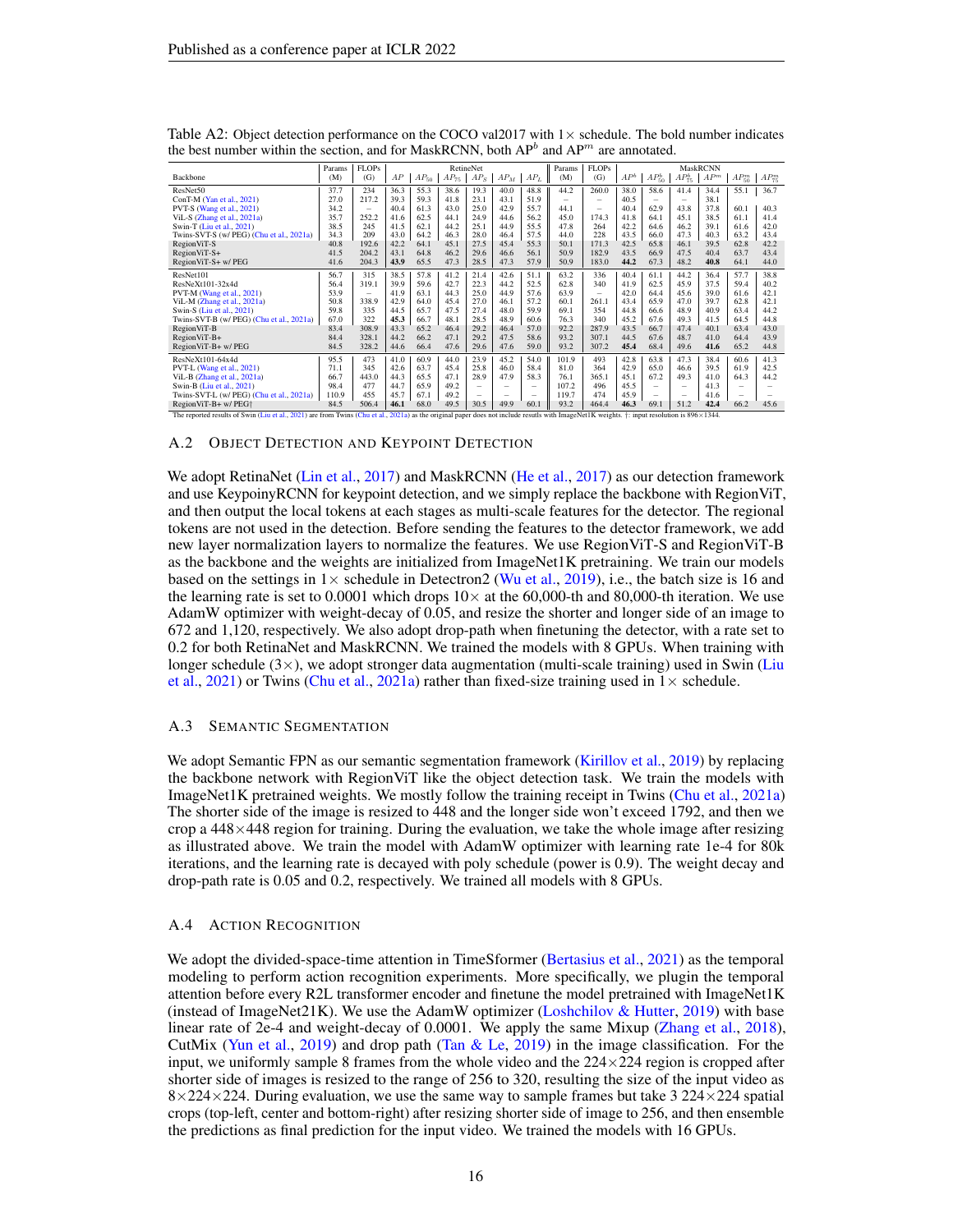|                                                                                                                                                                                                              | Params | <b>FLOPs</b> |      |           |           | RetineNet |        |        | Params | <b>FLOPs</b> |                 |             |             | <b>MaskRCNN</b> |               |             |
|--------------------------------------------------------------------------------------------------------------------------------------------------------------------------------------------------------------|--------|--------------|------|-----------|-----------|-----------|--------|--------|--------|--------------|-----------------|-------------|-------------|-----------------|---------------|-------------|
| Backbone                                                                                                                                                                                                     | (M)    | (G)          | AP   | $AP_{50}$ | $AP_{75}$ | $AP_S$    | $AP_M$ | $AP_L$ | (M)    | (G)          | AP <sup>b</sup> | $AP_{50}^b$ | $AP_{75}^b$ | $AP^m$          | $AP_{50}^{m}$ | $AP_{75}^m$ |
| ResNet50                                                                                                                                                                                                     | 37.7   | 234          | 39.0 | 58.4      | 41.8      | 22.4      | 42.8   | 51.6   | 44.2   | 260.0        | 41.0            | 61.7        | 44.9        | 37.1            | 58.4          | 40.1        |
| PVT-S (Wang et al., 2021)                                                                                                                                                                                    | 34.2   | -            | 42.2 | 62.7      | 45.0      | 26.2      | 45.2   | 57.2   | 44.1   | 245          | 43.0            | 65.3        | 46.9        | 39.9            | 62.5          | 42.8        |
| ViL-S (Zhang et al., 2021a)                                                                                                                                                                                  | 35.7   | 252.2        | 42.9 | 63.8      | 45.6      | 27.8      | 46.4   | 56.3   | 45.0   | 174.3        | 43.4            | 64.9        | 47.0        | 39.6            | 62.1          | 42.4        |
| Swin-T (Liu et al., 2021)                                                                                                                                                                                    | 38.5   | 245          | 43.9 | 64.8      | 47.1      | 28.4      | 47.2   | 57.8   | 47.8   | 264          | 46.0            | 68.2        | 50.2        | 41.6            | 65.1          | 44.8        |
| Twins-SVT-S (w/ PEG) (Chu et al., 2021a)                                                                                                                                                                     | 34.3   | 209          | 45.6 | 67.1      | 48.6      | 29.8      | 49.3   | 60.0   | 44.0   | 228          | 46.8            | 69.2        | 51.2        | 42.6            | 66.3          | 45.8        |
| RegionViT-S                                                                                                                                                                                                  | 40.8   | 192.6        | 45.8 | 67.2      | 49.2      | 30.0      | 50.0   | 60.5   | 50.1   | 171.3        | 46.3            | 68.8        | 50.6        | 42.3            | 65.5          | 45.7        |
| $RegionViT-S+$                                                                                                                                                                                               | 41.5   | 204.2        | 46.9 | 68.3      | 50.7      | 31.1      | 51.0   | 62.0   | 50.9   | 182.9        | 47.3            | 69.5        | 52.0        | 43.1            | 66.4          | 46.7        |
| RegionViT-S+ w/ PEG                                                                                                                                                                                          | 41.6   | 204.3        | 46.7 | 68.2      | 50.2      | 30.7      | 50.8   | 62.4   | 50.9   | 183.0        | 47.6            | 70.0        | 52.0        | 43.4            | 67.1          | 47.0        |
| ResNet101                                                                                                                                                                                                    | 56.7   | 315          | 40.9 | 60.1      | 44.0      | 23.7      | 45.0   | 53.8   | 63.2   | 336          | 42.8            | 63.2        | 47.1        | 38.5            | 60.1          | 41.3        |
| $ResNeXt101-32x4d$                                                                                                                                                                                           | 56.4   | 319.1        | 41.4 | 61.0      | 44.3      | 23.9      | 45.5   | 53.7   | 62.8   | 340          | 44.0            | 64.4        | 48.0        | 39.2            | 61.4          | 41.9        |
| PVT-M (Wang et al., 2021)                                                                                                                                                                                    | 53.9   | -            | 43.2 | 63.8      | 46.1      | 27.3      | 46.3   | 58.9   | 63.9   | 302          | 44.2            | 66.0        | 48.2        | 40.5            | 63.1          | 43.5        |
| ViL-M (Zhang et al., 2021a)                                                                                                                                                                                  | 50.8   | 338.9        | 43.7 | 64.6      | 46.4      | 27.9      | 47.1   | 56.9   | 60.1   | 261.1        | 44.6            | 66.3        | 48.5        | 40.7            | 63.8          | 43.7        |
| Swin-S (Liu et al., 2021)                                                                                                                                                                                    | 59.8   | 335          | 46.3 | 67.4      | 49.8      | 31.1      | 50.3   | 60.9   | 69.1   | 354          | 47.6            | 69.4        | 52.5        | 42.8            | 66.5          | 46.4        |
| Twins-SVT-B (w/ PEG) (Chu et al., 2021a)                                                                                                                                                                     | 67.0   | 322          | 46.9 | 68.0      | 50.2      | 31.7      | 50.3   | 61.8   | 76.3   | 340          | 48.0            | 69.5        | 52.7        | 43.0            | 66.8          | 46.6        |
| RegionViT-B                                                                                                                                                                                                  | 83.4   | 308.9        | 46.1 | 67.8      | 49.1      | 31.5      | 50.2   | 61.2   | 92.2   | 287.9        | 47.2            | 69.1        | 51.7        | 43.0            | 66.4          | 46.5        |
| $RegionViT-B+$                                                                                                                                                                                               | 84.4   | 328.1        | 46.9 | 68.6      | 50.1      | 30.8      | 50.7   | 62.6   | 93.2   | 307.1        | 48.1            | 70.2        | 52.5        | 43.5            | 67.1          | 47.1        |
| RegionViT-B+ w/ PEG                                                                                                                                                                                          | 84.5   | 328.2        | 46.9 | 68.3      | 50.3      | 31.1      | 50.5   | 62.4   | 93.2   | 307.2        | 48.3            | 70.1        | 52.8        | 43.5            | 67.1          | 47.0        |
| ViL-B (Zhang et al., 2021a)                                                                                                                                                                                  | 66.7   | 443.0        | 44.7 | 65.5      | 47.6      | 29.9      | 48.0   | 58.1   | 76.1   | 365.1        | 45.7            | 67.2        | 49.9        | 41.3            | 64.4          | 44.5        |
| RegionViT-B+ w/ PEG†                                                                                                                                                                                         | 84.5   | 506.4        | 48.2 | 69.9      | 51.5      | 34.3      | 51.5   | 61.7   | 93.2   | 464.4        | 49.2            | 71.0        | 53.7        | 44.5            | 68.4          | 48.3        |
| The reported results of Swin (Liu et al., 2021) are from Twins (Chu et al., 2021a) as the original paper does not include results with ImageNet1K weights. $\ddot{\uparrow}$ : input resolution is 896×1344. |        |              |      |           |           |           |        |        |        |              |                 |             |             |                 |               |             |

<span id="page-16-1"></span>Table A3: Object detection performance on the COCO val2017 with  $3\times$  schedule. The bold number indicates the best number within the section, and for MaskRCNN, both  $AP<sup>b</sup>$  and  $AP<sup>m</sup>$  are annotated.

Table A4: Performance on person keypoint detection.

<span id="page-16-2"></span>

| Model                 | FLOPs(G) | Params (M) |      | bbox AP $(\%)$ keypoint AP $(\%)$ |
|-----------------------|----------|------------|------|-----------------------------------|
| $ResNet-50$           | 137.7    | 59.1       | 53.6 | 64.0                              |
| $RegionViT-S+(w/PEG)$ | 172.2    | 65.7       | 56.0 | 66.1                              |

# <span id="page-16-0"></span>B MORE DETAILED RESULTS

We provided more details of some Tables shown in the main paper here. Table [A2](#page-15-3) and Table [A3](#page-16-1) include more metrics as compared to Table [5.](#page-6-1) Table [A4](#page-16-2) shows the results on keypoint detection. RegionViT outperforms ResNet-50 with moderate increases in FLOPs and parameters. This suggests that RegionViT can model the global context in keypoint detection as well. Table [A5](#page-17-0) includes complexity comparison for the ablation study on regional tokens as shown in Table [8.](#page-7-2)